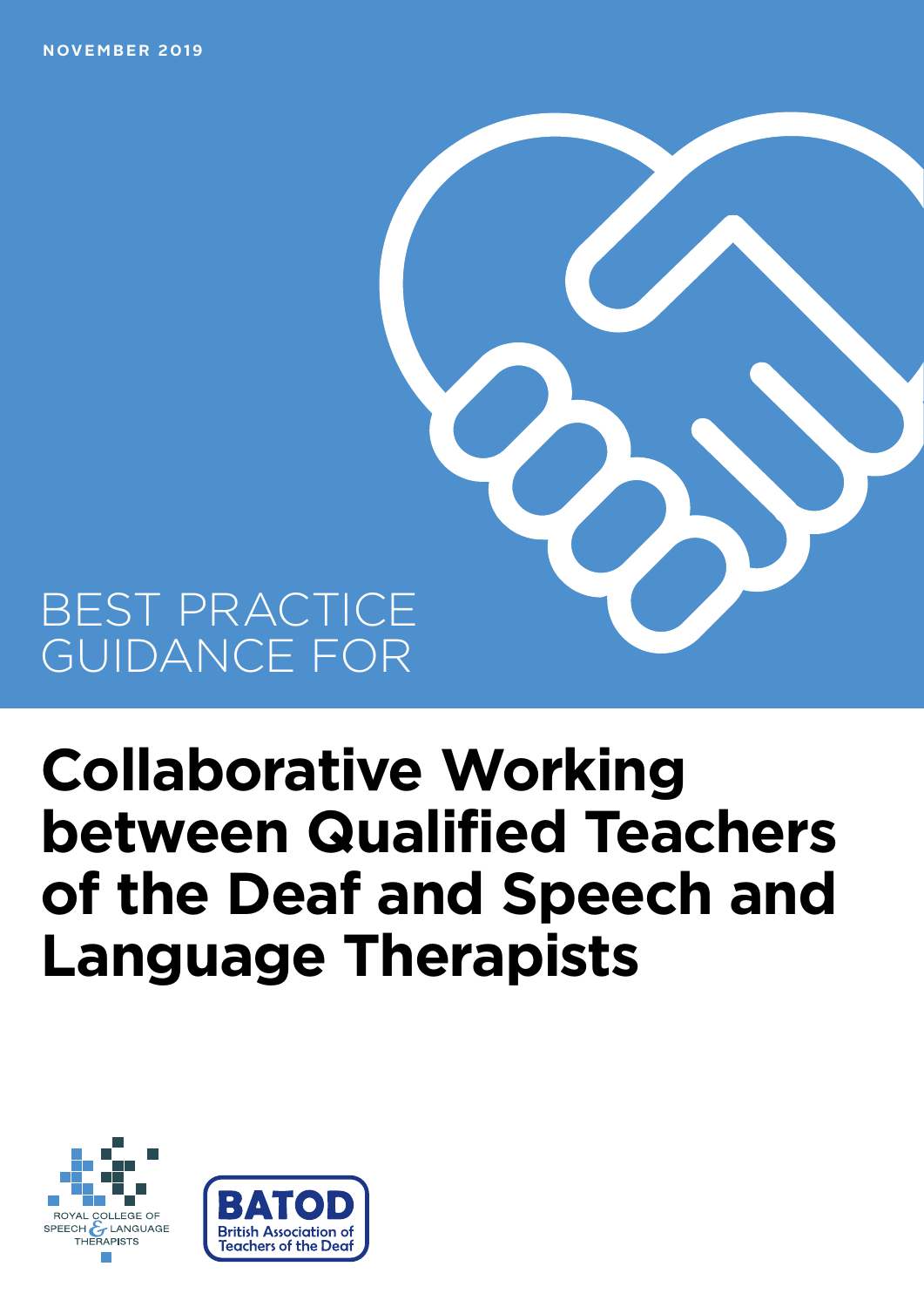In 2007, the British Association for Teachers of the Deaf (BATOD) and the Royal College of Speech and Language Therapists (RCSLT) produced a position paper entitled 'Collaborative Working between Speech and Language Therapists and Teachers of the Deaf' in order to promote effective collaboration between both professions.

In 2019, a small working group comprising members of the BATOD and the RCSLT worked to update the guidance document to ensure that it was reflective of the changes that have occurred in both professions during the past 10 years. All authors work with deaf children and young people and their parents/carers, and are highly experienced in collaborative working across the health, education and social care sectors. Input into this guidance has been sought from all UK nations and includes relevant legislation in England, Wales, Scotland and Northern Ireland. The authors, as well as the many other contributors, are thanked for their valuable input.

#### **Working group**

Lead author Liz Rees (Speech and Language Therapist) Supporting authors Kim Davis (Qualified Teacher of the Deaf) Lesley Gallagher (Qualified Teacher of the Deaf) Claire Hein (Speech and Language Therapist) Fiona Jarvis (Speech and Language Therapist) Lindsey Jones (Qualified Teacher of the Deaf) Alice Montgomery (Speech and Language Therapist) Caroline Murphy (Speech and Language Therapist) Karen Taylor (Qualified Teacher of the Deaf) Tina Wakefield (Qualified Teacher of the Deaf)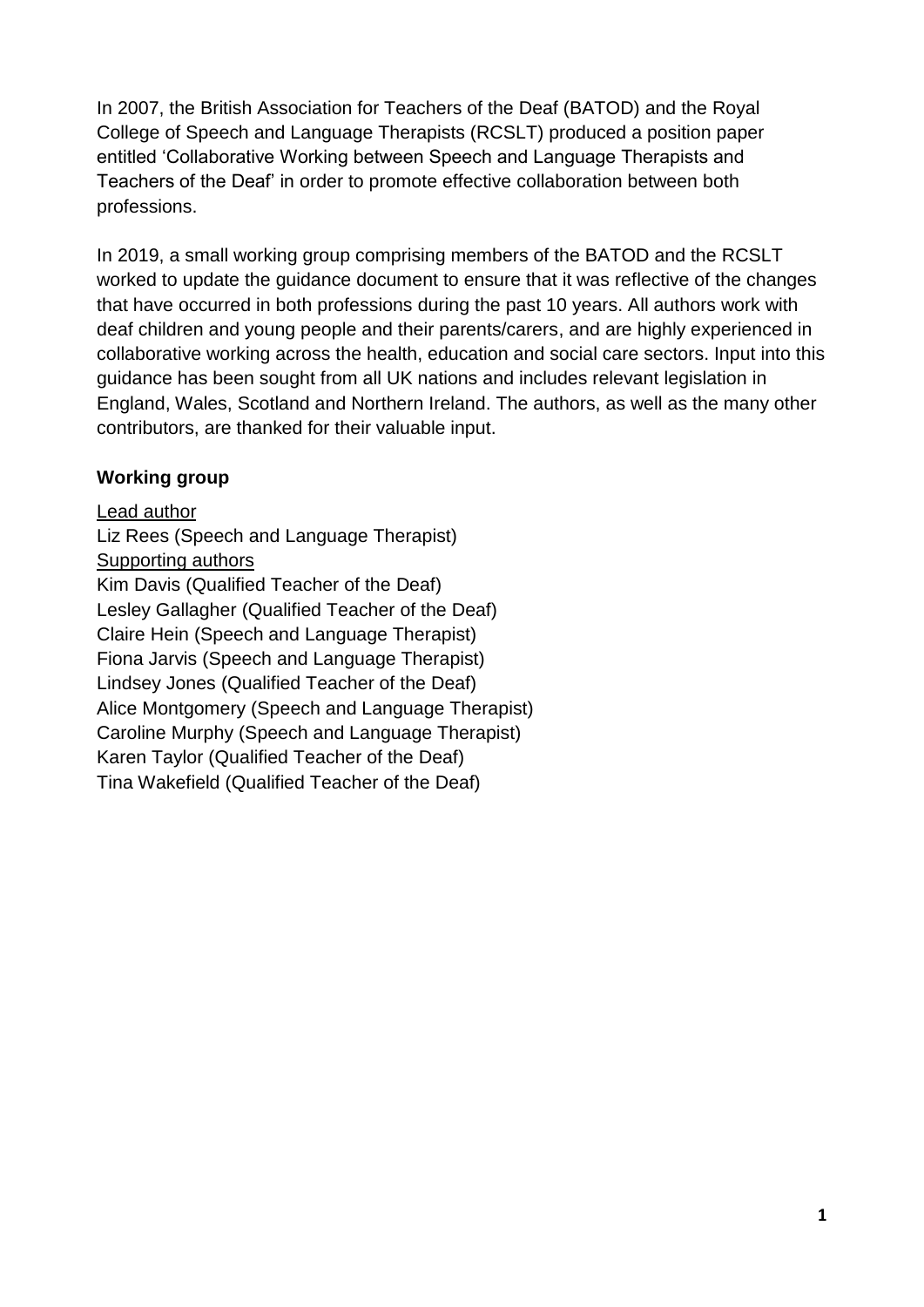## **CONTENTS**

| <b>AIM</b>                                                   | 3              |
|--------------------------------------------------------------|----------------|
| <b>TERMINOLOGY</b>                                           | 3              |
| <b>AUDIENCE</b>                                              | 3              |
| <b>MISSION STATEMENT</b>                                     | 3              |
| <b>INTRODUCTION</b>                                          | 3              |
| <b>CONTEXT</b>                                               | 4              |
| <b>CORE PRINCIPLES</b>                                       | 5              |
| 1. ESTABLISHING ROLES AND RESPONSIBILITIES                   | 6              |
| <b>Professional skills</b>                                   | 6              |
| Roles and responsibilities                                   | $\overline{7}$ |
| Establishing roles and responsibilities - template           | 8              |
| 2. PROMOTING GOOD PRACTICE                                   | 9              |
| Referral/request for assistance                              | 9              |
| Assessment                                                   | 9              |
| Decision-making, goal setting and intervention               | 10             |
| Report writing and record keeping                            | 12             |
| Sharing information                                          | 12             |
| Training                                                     | 13             |
| 3. UNDERSTANDING AND ACKNOWLEDGING SERVICE ISSUES            | 14             |
| Integrating services at management level                     | 14             |
| Patterns of service delivery                                 | 14             |
| Audit and outcome measures                                   | 14             |
| <b>Quality assurance</b>                                     | 15             |
| 4. WORKING WITH OTHERS                                       | 15             |
| <b>CONCLUSION</b>                                            | 15             |
| <b>REFERENCES</b>                                            | 16             |
| <b>APPENDIX 1</b>                                            | 20             |
| <b>APPENDIX 2</b>                                            | 21             |
| i) Establishing roles and responsibilities – template        | 21             |
| ii) Establishing roles and responsibilities - worked example | 22             |
| <b>APPENDIX 3</b>                                            | 23             |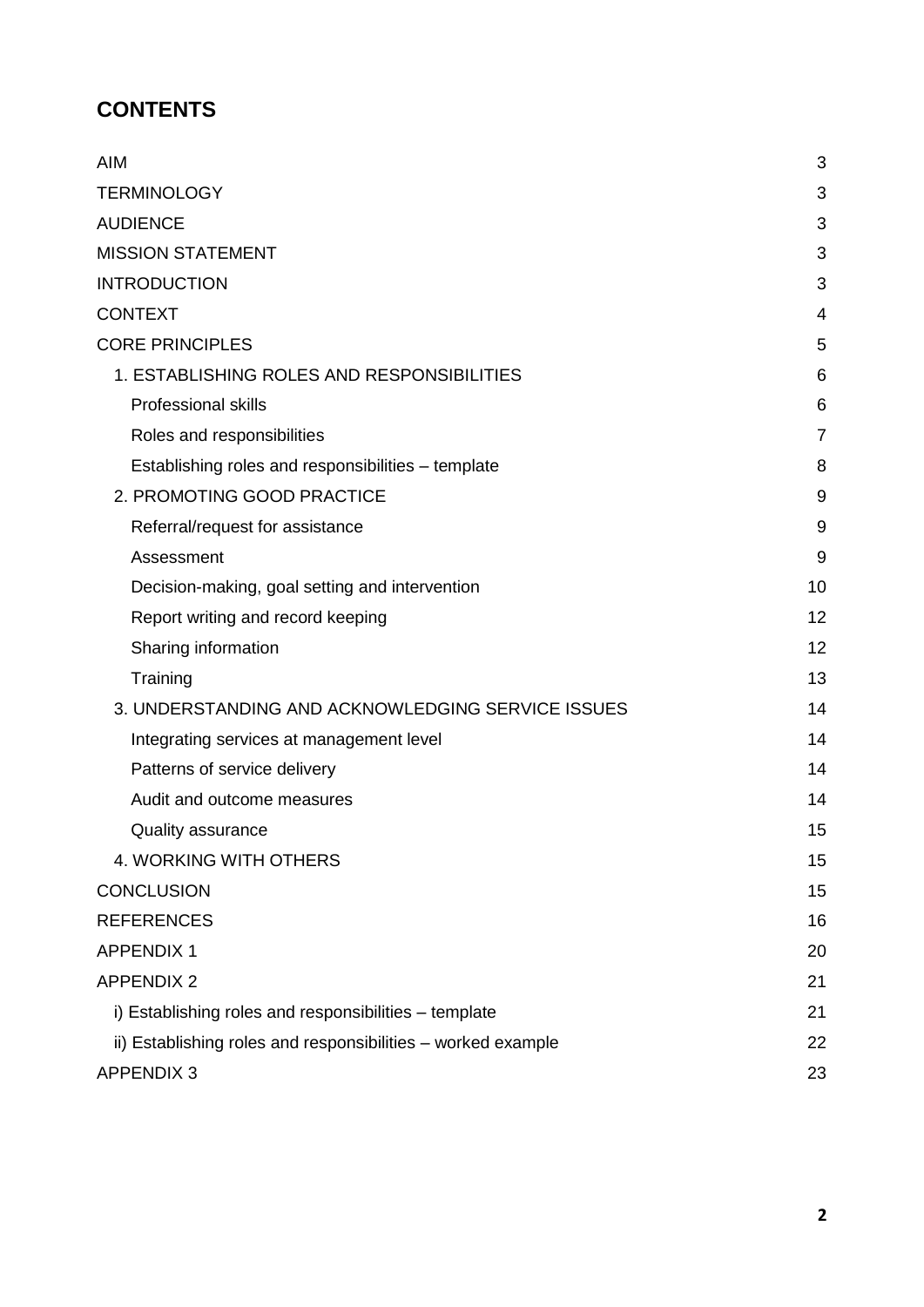## <span id="page-3-0"></span>**AIM**

The aim is to improve outcomes for deaf children and young people through the provision of best practice guidance on how to provide effective collaboration between Qualified Teachers of the Deaf (QToDs) and Speech and Language Therapists (SLTs).

## <span id="page-3-1"></span>**TERMINOLOGY**

The working group recognises that there are alternative terms, but for the purpose of this best practice guidance document, the following terminology is used:

- The term 'deaf child and young person/people' (DCYP) is used to refer to any individual(s) aged 0-25 who is deaf.
- The term 'deaf' is used to represent the entire spectrum of deafness.

## <span id="page-3-2"></span>**AUDIENCE**

The key audience for the guidance is QToDs and SLTs; however, it may also be useful for:

- DCYP and their parents/carers
- Children's services commissioners
- Managers responsible for QToDs and SLTs
- Any other professional or organisation working with DCYP.

The guidance may be useful for information-sharing forums such as the local offer in England and health board and local authority sites in Wales, Scotland and Northern Ireland.

## <span id="page-3-3"></span>**MISSION STATEMENT**

QToDs and SLTs will promote the achievement and wellbeing of DCYP in relation to deafness. Together they will work collaboratively with parents/carers to maximise language and communication outcomes for DCYP.

## <span id="page-3-4"></span>**INTRODUCTION**

This guidance reflects the International Consensus Statement on best practices in family-centred early intervention for deaf children and intends to promote widespread implementation of validated, evidence-based principles (Moeller et al, 2013).

This guidance endeavours to capture best practice across the four UK nations. It acknowledges that there is variation across each of the nations and in the flexibility that services provide across the nations.

This best practice guidance is not intended to be prescriptive or advise on specific interventions or modes of communication.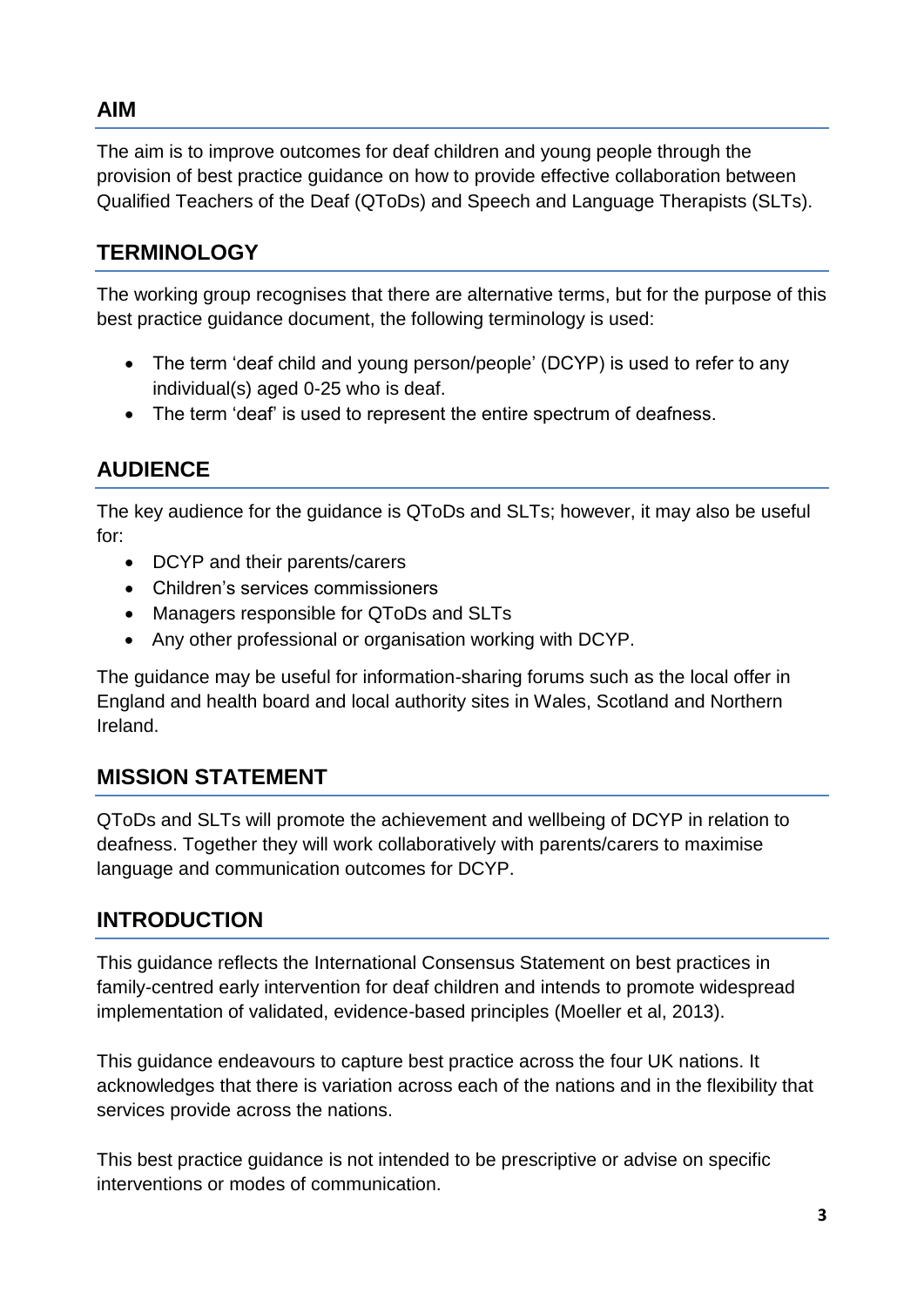## <span id="page-4-0"></span>**CONTEXT**

Collaborative practice is essential in order to meet the needs of DCYP and their parents/carers, with the DCYP being at the centre. This should be in line with relevant local and national legislation and guidance. Examples are provided in Appendix 1.

Most professional organisations and research papers agree that collaborative working results in improved outcomes and life chances, is cost-effective and increases service satisfaction of DCYP and their parents/carers. The 'cost' part of cost-effectiveness is based on the idea that it is more economically efficient to share resources. The 'effectiveness' is based on the idea that it is best practice for professionals to work holistically for a DCYP (plus his or her family/carers) in a collaborative way (WHO, 2015).

For readers who are interested in exploring the subject of collaboration in more depth, information and research on collaborative working are provided in Appendix 1.

There is a consensus among QToDs, SLTs and research findings (Bauer et al, 2010; Cheminais, 2009; McCartney, 1999) that the following challenges to collaborative practice exist:

- Time
- Service and workforce capacity
- Differences in locations between organisations/professionals
- Caseload covering a large geographical area
- Differing terminology used in different organisations
- Ability to share and store data and information
- Lack of understanding of expertise and skill set.

In order to address these challenges, a set of core principles underpinning the need for collaboration have been established by the working group, which can be used across all settings. The essence of person-centred planning is at the core of these principles. Local commissioning arrangements and service capacity will determine to what extent QToDS and SLTs can work to the principles. However, the principles should be seen as a framework for best practice for both professions, and should be used to support local service development and delivery.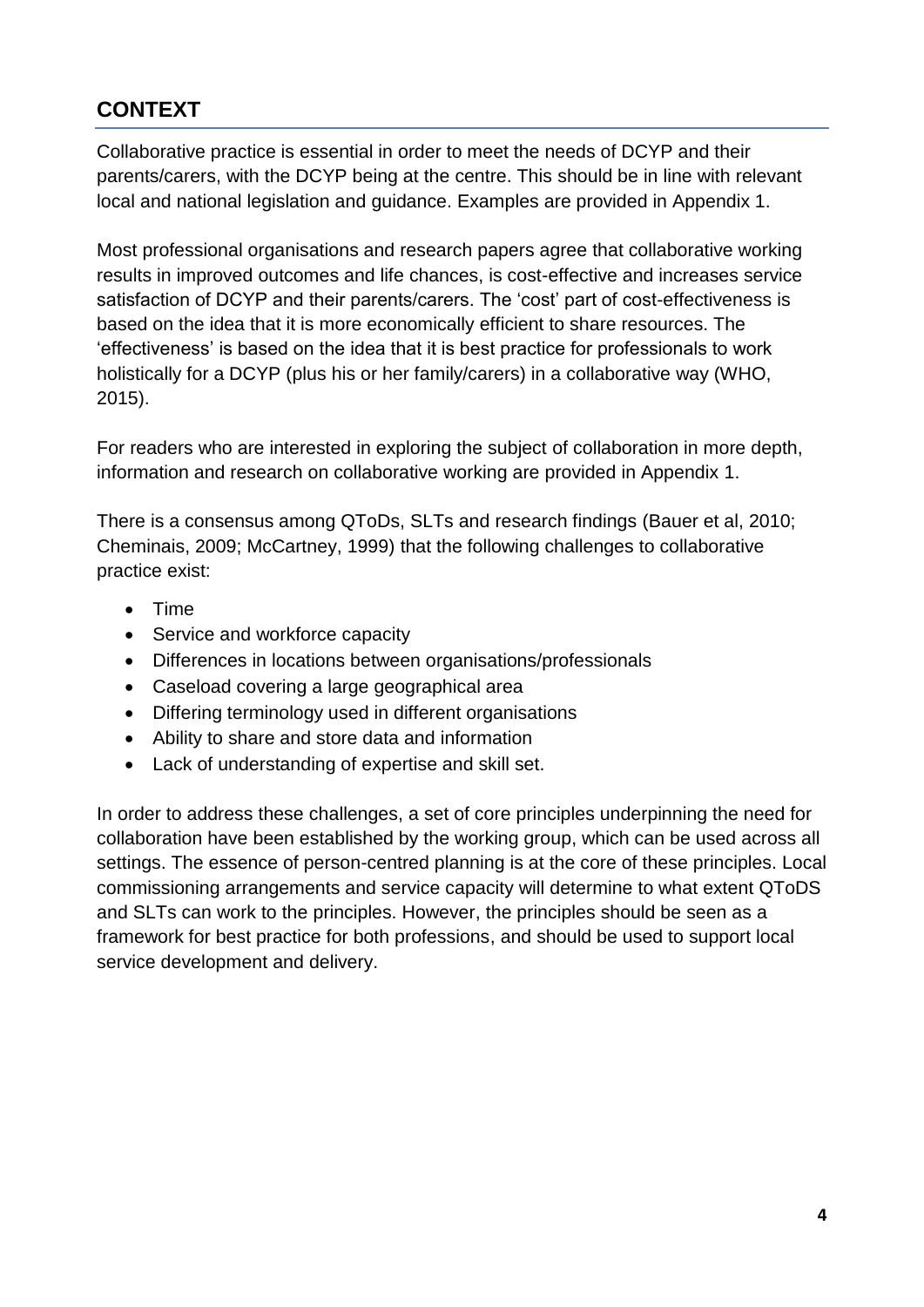<span id="page-5-0"></span>Establishing roles and responsibilities

Working with others

Promoting good practice

Understanding and acknowledging service issues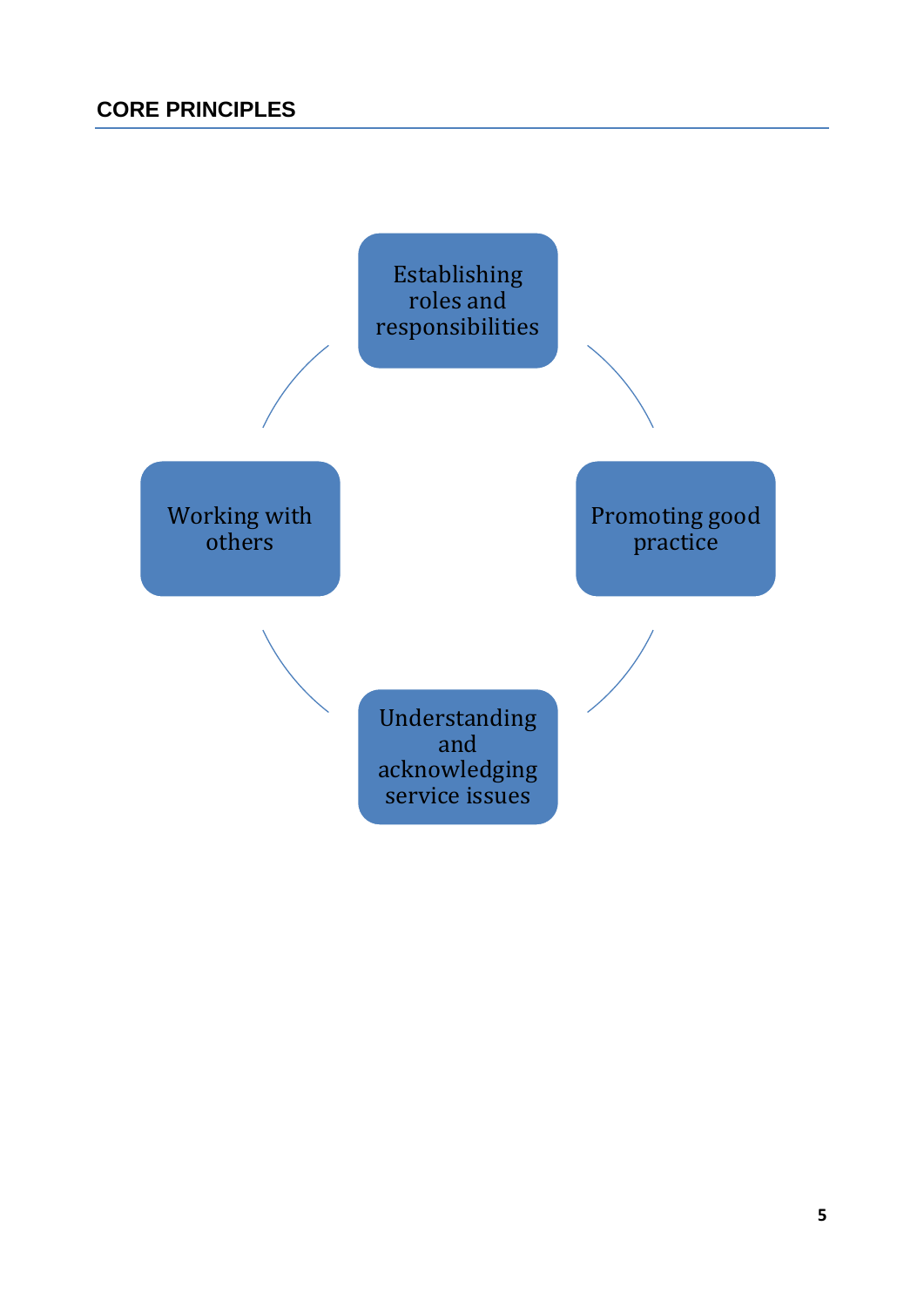#### <span id="page-6-0"></span>**1. ESTABLISHING ROLES AND RESPONSIBILITIES**

## <span id="page-6-1"></span>Professional skills

Understanding the skills, knowledge and expertise of the professionals in the team will help everyone to appreciate, utilise and maximise the skill mix. This will allow local arrangements in collaborative practice to be streamlined in line with the specific experience and expertise of individual QToDs and SLTs. It will also allow both QToDs and SLTs to signpost DCYP and their parents/carers to other professionals and/or services when required.

#### QUALIFIED TEACHERS OF THE DEAF

QToDs are qualified teachers who hold the mandatory qualification in teaching DCYP which is registered and recognised by the Department for Education in England, the Education Workforce Council in Wales and the General Teaching Council in Scotland. In Northern Ireland, the Education Authority has agreed that any teacher employed to work with DCYP must either have the mandatory qualification or undertake to complete the mandatory training within three years of appointment. This is monitored by the Head of Sensory Service, of which there is just one for the whole of Northern Ireland. Teachers of the Deaf in training are qualified teachers undertaking the mandatory qualification in teaching DCYP.

QToDs have the necessary breadth of knowledge, skills and experience to work with DCYP from 0-25 years of age. They may also have experience in working with children and young people with additional complex needs and their families. Ongoing professional development is appropriate for QToDs to keep up to date with developments in the field (for example BATOD or General Teaching Council for Scotland continuing professional development [CPD] logs).

#### SPEECH AND LANGUAGE THERAPISTS

In order to practice as an SLT in the UK, it is a mandatory requirement to be registered with the Health and Care Professions Council (HCPC). Within this, members must:

- Have completed a registered, accredited degree level course
- Demonstrate CPD in order to maintain registration and professional standards.

It is further recommended that an SLT is a registered member of the RCSLT. Membership of the RCSLT is not compulsory for SLTs, but many speech and language therapy services within the NHS have made RCSLT membership an essential criterion for employment (see: [www.rcslt.org/about-us/membership-overview\)](http://www.rcslt.org/about-us/membership-overview).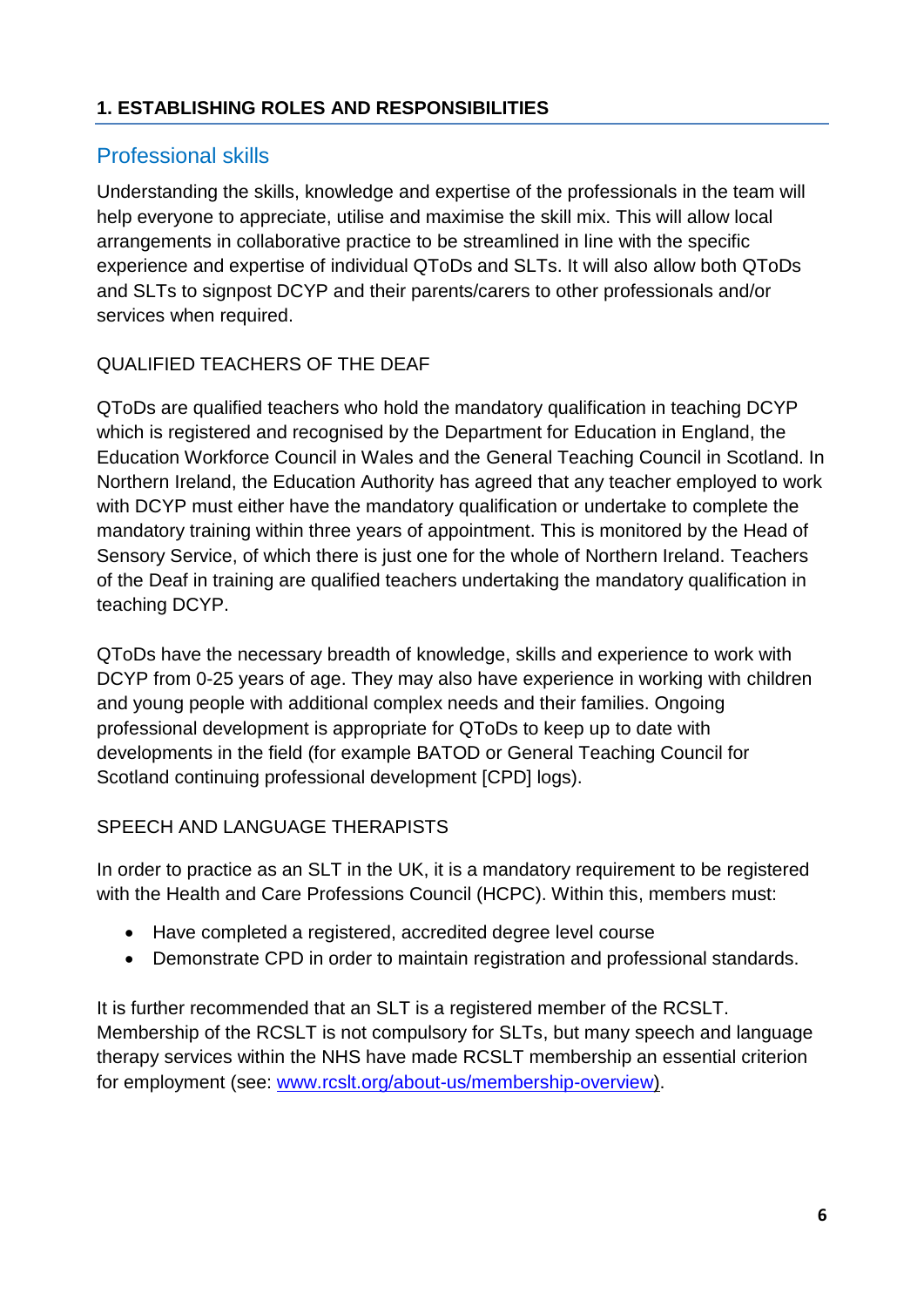The RCSLT and National Deaf Children's Society (NDCS) have developed guidance for commissioning specialist speech and language therapy services for DCYP (RCSLT & NDCS, 2018). This has also been adapted in Scotland (RCSLT, 2018). Both sets of guidance contain a person specification detailing recommended skills required to work as a specialist SLT in deafness.

The RCSLT recommends that a specialist SLT working with DCYP should have:

- Substantial postgraduate experience of working as an SLT
- Detailed knowledge of different types of hearing loss
- Experience of working with DCYP
- Experience of working collaboratively with other agencies.

## <span id="page-7-0"></span>Roles and responsibilities

It is important to acknowledge that there are a number of areas of overlap in the roles of QToDs and SLTs. It is essential that clear roles and responsibilities are established for each DCYP and their parents/carers to ensure the best outcomes for them and to provide clarity for:

- DCYP and their parents/carers
- Health professionals and allied health professionals
- Local authority and education professionals.

Joint working will also help provide a coordinated approach with parents/carers, thus keeping the DCYP at the centre of assessment, decision-making and planning.

Roles and responsibilities may vary depending on differences across UK nations, local agreements and the needs of the DCYP. Where overlap occurs, the key is to identify the most appropriate professional to support the DCYP in achieving their outcomes. The following template may be used locally as an aid to clarify roles and responsibilities, and should be completed on an individual DCYP basis. It should be updated and adapted as required to reflect the changing needs of DCYP and their parents/carers.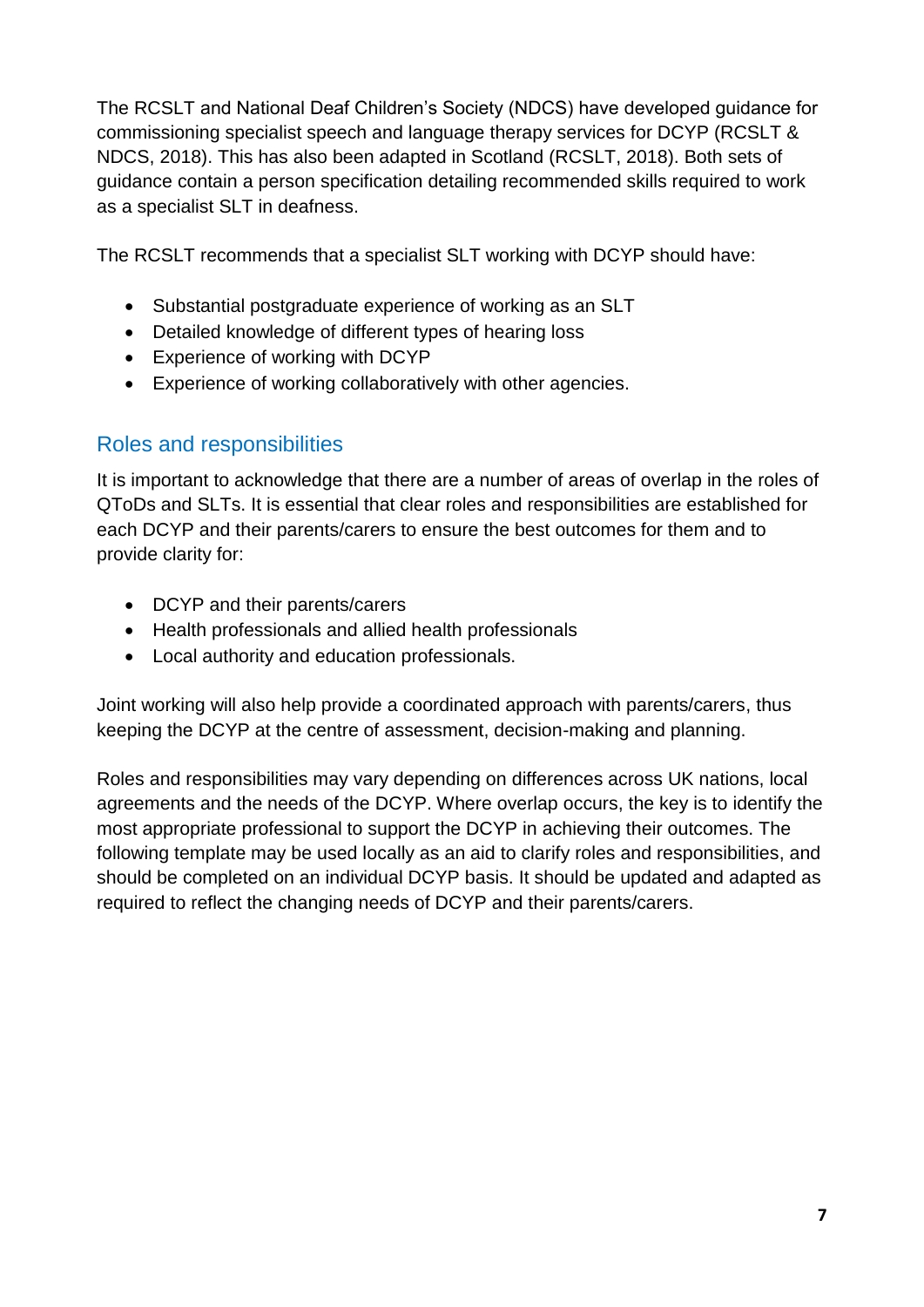## <span id="page-8-0"></span>Establishing roles and responsibilities – template

**Child's name: DoB:**

**Date of document: Chronological age:**

**Date for review of document:**

| Meet the team |      |                        |
|---------------|------|------------------------|
| <b>Name</b>   | Role | <b>Contact details</b> |
|               |      |                        |
|               |      |                        |
|               |      |                        |
|               |      |                        |
|               |      |                        |
|               |      |                        |
|               |      |                        |

| <b>Roles and responsibilities</b> |                |                             |
|-----------------------------------|----------------|-----------------------------|
| <b>Outcome</b>                    | Who will lead? | <b>Who will</b><br>support? |
| <b>Assessment</b>                 |                |                             |
|                                   |                |                             |
| <b>Family support</b>             |                |                             |
|                                   |                |                             |
| Intervention/advice               |                |                             |
|                                   |                |                             |
| <b>Other</b>                      |                |                             |
|                                   |                |                             |

Refer to Appendix 2 for a worked example of this template. An editable Word version of this template is also available.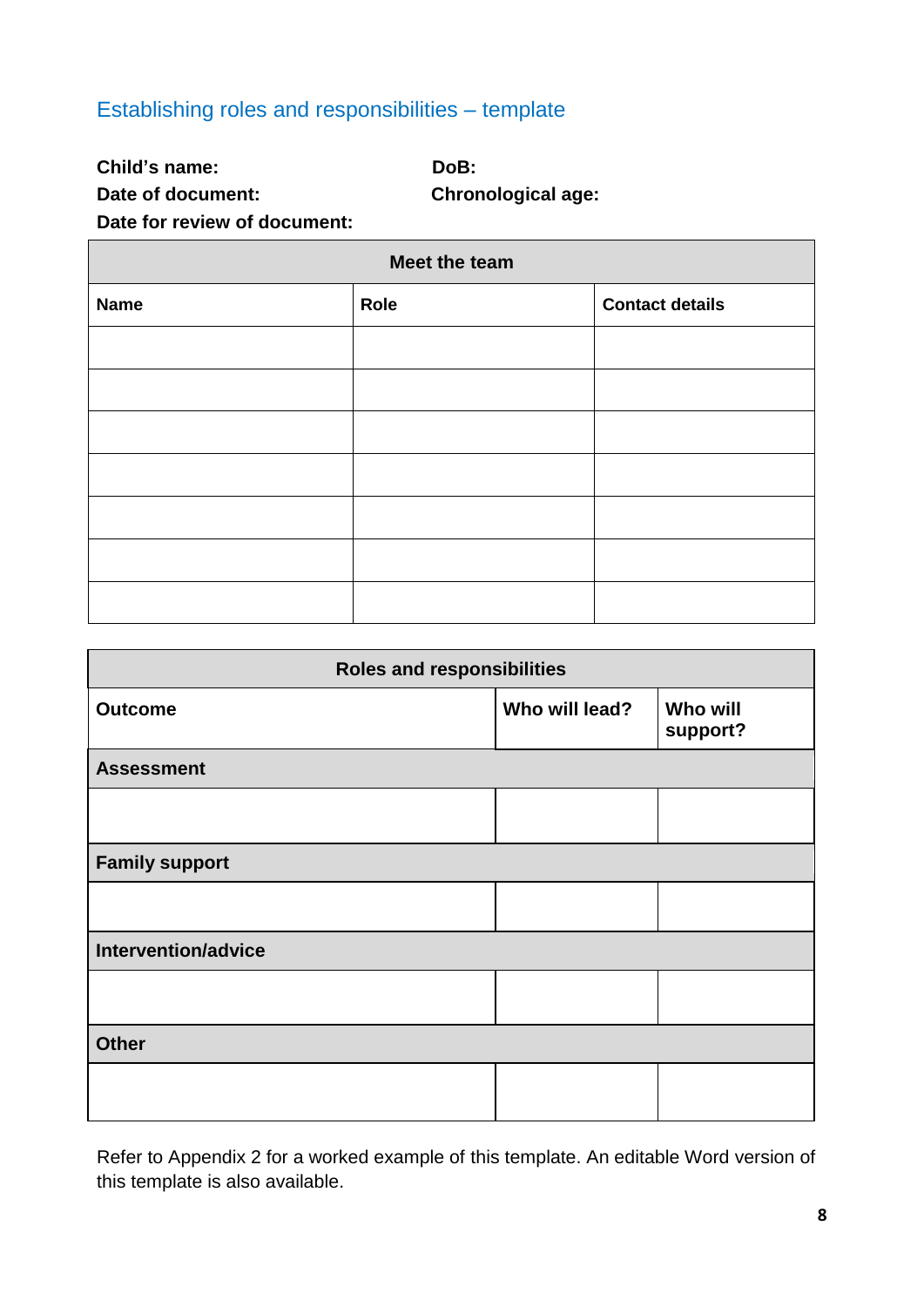#### <span id="page-9-0"></span>**2. PROMOTING GOOD PRACTICE**

#### <span id="page-9-1"></span>Referral/request for assistance

There is a need for regular liaison between QToDs, SLTs and other professionals working with DCYP to enable referrals/requests for assistance to be made in a timely manner.

In each local area, clear and robust referral/request for assistance pathways to QToDs and speech and language therapy services are required. Pathways and related criteria should be evidence-based to enable the professionals and parents/carers of DCYP to make appropriate and timely referrals/requests for assistance.

Where support for DCYP is commissioned through different pathways such as health, education, sensory support services, individual schools or a combination of these services, waiting times following referral can vary widely.

#### <span id="page-9-2"></span>Assessment

Assessment must be holistic, dynamic and ongoing to ensure that goals always reflect the need of the DCYP and their parents/carers. Both QToDs and SLTs use an array of formal and informal assessments and observations to assess the communication and listening needs of DCYP on their caseloads. Many published speech, language and communication assessments are used by QToDs and SLTs. It is the responsibility of both the QToD and the SLT to liaise with each other regarding which assessment(s) they are going to use prior to assessing the DCYP. It is also the responsibility of both the QToD and the SLT to share the results of completed assessment(s) with each other.

Collaborating in this way will ensure:

- Assessments administered are not duplicated
- Results/observations are in line with each other
- Results/observations are accurately recorded
- Results/observations are accurately shared with the DCYP, their parents/carers and other professionals.

As some assessments are available to members of both professions, it is essential that there are clear protocols and arrangements in place locally which establish who will administer the assessments and when. In addition to this, an agreement should be made to outline how results are to be documented, shared and used. Relevant data protection legislation and local information-sharing protocols must be referred to regarding information sharing.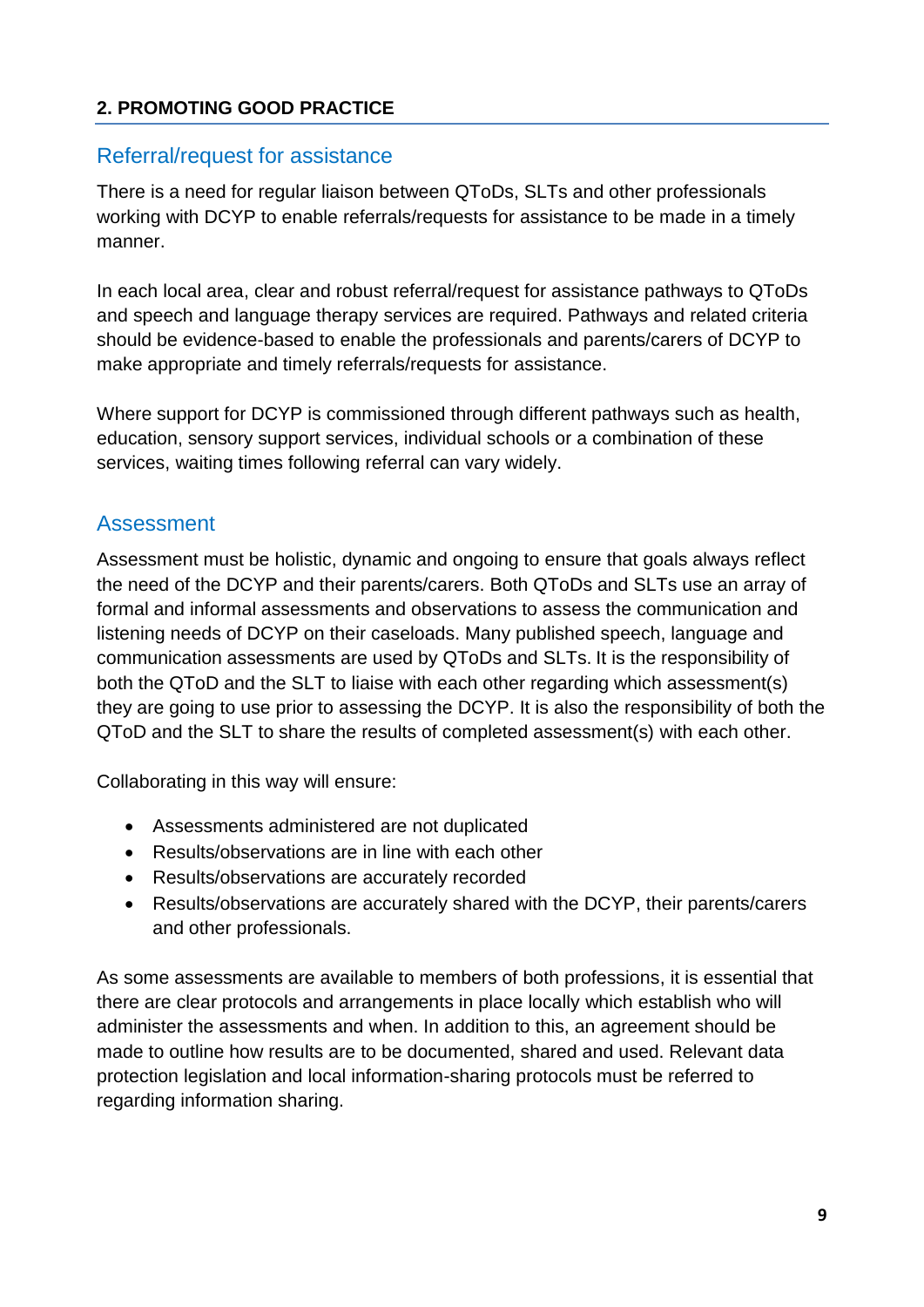Assessments must be carried out according to the manual/directions for the assessments (as appropriate) in order to avoid invalidating results. Where specific qualifications are required by those who will administer the assessments, such as a recognised degree in speech and language therapy, any protocol needs to take account of these factors.

Standardised assessments are designed in such a way that the questions, conditions for administering, scoring procedures and interpretations are consistent and are carried out and scored in a predetermined, standard manner. Older editions of standardised assessments have not been standardised on DCYP and therefore results should be interpreted and analysed with caution. However, the development of more recent editions of assessments will have been carried out with large groups, which will have included DCYP and other children with special educational needs and disabilities, and reliability and validity studies carried out. They allow for comparisons to be made between individuals and between individuals and groups. Using tests standardised on large groups of children allows us to compare DCYP with peers, which is essential in order to raise standards for DCYP and close the attainment gap. It is essential that professionals refer to assessment manuals for details regarding standardisation.

It is recommended that local services outline protocols for the use of assessments relevant to them. For additional information and guidance on assessments for DCYP, please refer to the NDCS (2019) resource 'Assessments of deaf children and young people'.

There are some cases where it is considered best practice for the QToD and SLT to complete joint assessment(s) and/or observation(s).

The benefits of conducting joint assessments and observations include:

- Allowing professionals to compare observations, providing a more holistic view of DCYP in the home and/or education environment
- Immediate sharing of assessment results and observations
- Agreeing ways forward for DCYP (decision-making, goal setting and intervention)
- Agreeing future support for DCYP (i.e. determining the best person to provide this support)
- Providing opportunities for CPD for both professionals.

Local protocols should determine when joint assessment (including observation) should be carried out, as it may not be possible or needed for every DCYP where both professions are involved.

## <span id="page-10-0"></span>Decision-making, goal setting and intervention

DCYP may have access to a QToD from 0-25 years in England and 0-19 years in Wales, Scotland and Northern Ireland. The level of involvement from the QToD will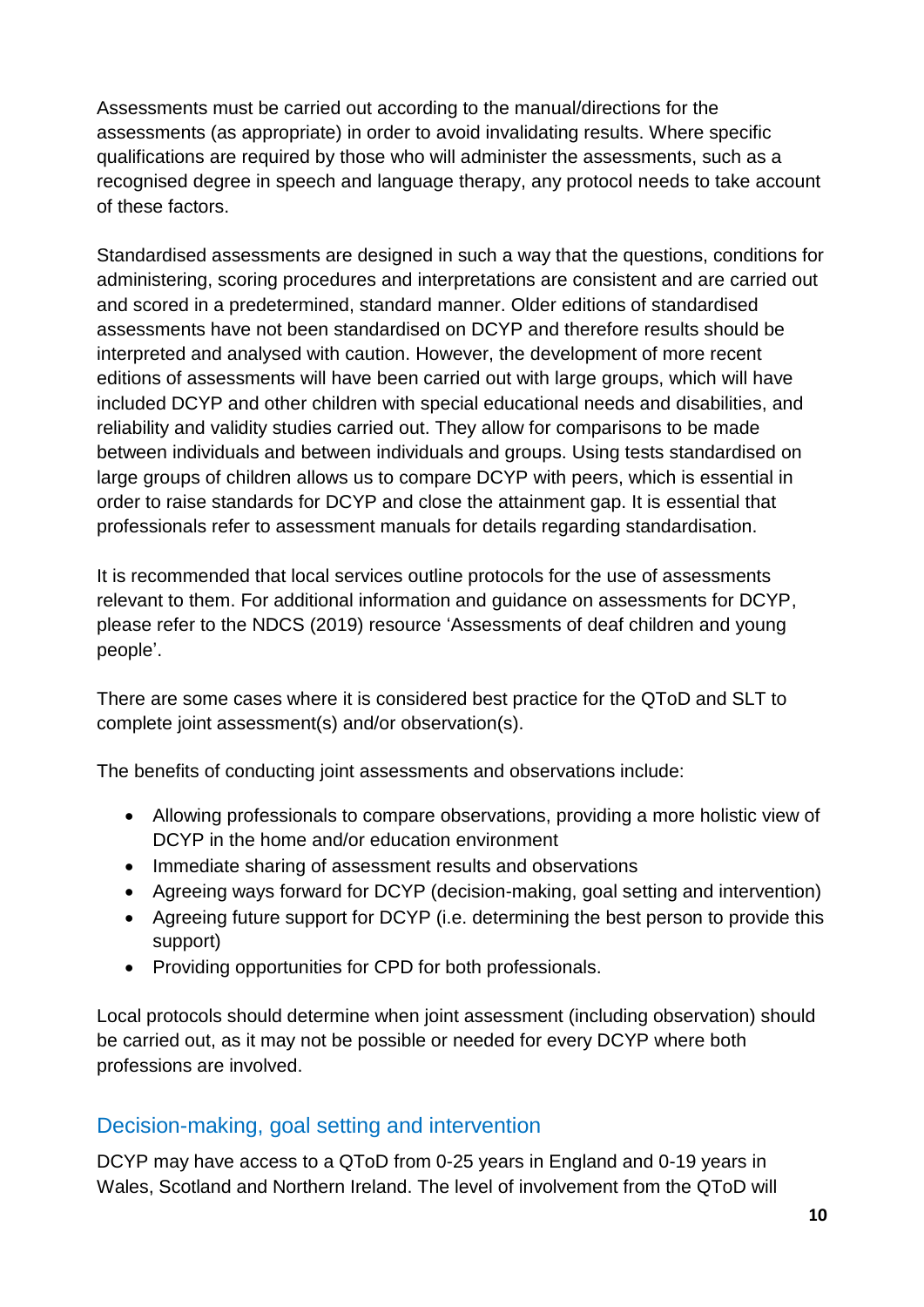depend on the degree, type and functional impact of the hearing loss, but is always focused on improving outcomes for the DCYP.

Access to speech and language therapy services should be needs-led and focused on impact and outcomes. When the DCYP is on an active caseload, the SLT has a moral and legal obligation to ensure the safety and wellbeing of the DCYP for any given episode of care (HCPC, 2016). When discharging the DCYP, the SLT needs to make clear the reasons for discharge to the DCYP, their parents/carers and all other professionals involved in the support of the DCYP.

The QToD and the SLT should signpost the DCYP and their parents/carers to any additional services as required.

When both the QToD and the SLT are involved in the support of the DCYP, there must be clear local decision-making procedures in place for collaborating on and agreeing:

- Outcomes (goal setting) and how they are measured (outcome measures)
- How the needs of the DCYP will be met (intervention)
- Who is responsible for delivering which aspects of intervention
- Appropriate timescales
- Appropriate information-sharing methods.

DCYPs and their parents/carers must have a key role in the decision-making process, working with the QToD and the SLT to identify and agree outcomes that matter to them in line with person and family-centred practice.

When a request for an assessment of special educational needs is required, professionals should follow the specific legislation and guidance relevant to their nation.

The benefits of collaborative decision-making, goal setting and intervention for DCYP and their parents/carers are:

- Expectations are established from the outset
- There is clarity about agreed goals and expected outcomes, and the measurement of these
- There is clarity about the planned intervention required to achieve the outcomes
- There is clarity about who is responsible for the delivery of services
- There is clarity about timescales for achieving particular outcomes.

In addition to this, collaborative decision-making, goal setting and intervention have professional benefits for QToDs and SLTs by way of:

- Skill sharing
- Developing new strategies for intervention
- Relationship building.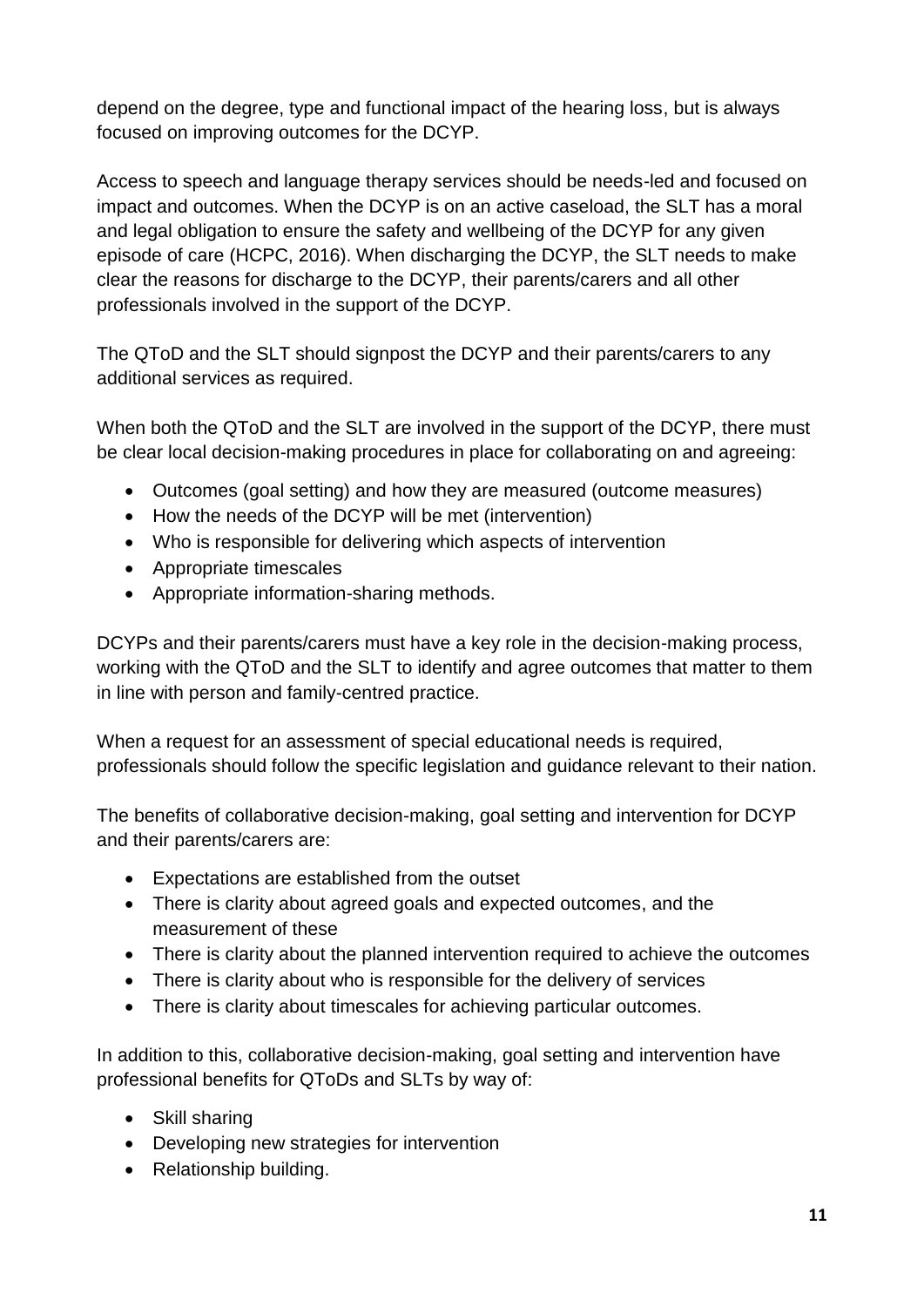There are establishments where a QToD and an SLT are able to work together on a regular basis, such as auditory implant centres, schools for the deaf and resource base provisions. When DCYP are in mainstream schools and being supported by peripatetic QToDs and their local speech and language therapy service, then distance, time and resources may not allow this to be possible on a routine basis. However, every effort should be made to achieve this by QToDs and SLTs, making use of advances in technology to ensure effective joint working arrangements.

## <span id="page-12-0"></span>Report writing and record keeping

It is the responsibility of both the QToD and the SLT to share, discuss and agree information with each other prior to writing and distributing their reports.

Collaborating in this way ensures:

- Information from both professionals is aligned
- Key points can be agreed before reports are distributed
- Key points can be reiterated by both professionals
- Information is more concise and accessible.

QToDs and SLTs are individually responsible for the accurate recording and storing of information relating to their work with the DCYP (both direct and indirect contact). Records must be in line with local information governance policies and professional standards.

## <span id="page-12-1"></span>Sharing information

Information sharing is key to delivering improved outcomes and more efficient services that are coordinated around the needs of DCYP. It is essential to enable early and timely intervention and safeguarding practices, and to promote welfare and better outcomes for DCYP.

Prior to sharing information, QToDs and SLTs are individually responsible for:

- Checking that the DCYP's contact details are correct
- Gaining consent from the DCYP or parents/carers.

DCYP and their parents/carers should be encouraged to inform relevant professionals if any of their team contact details have changed. QToDs and SLTs should highlight to the DCYP and their parents/carers the positive aspects of sharing information between professionals.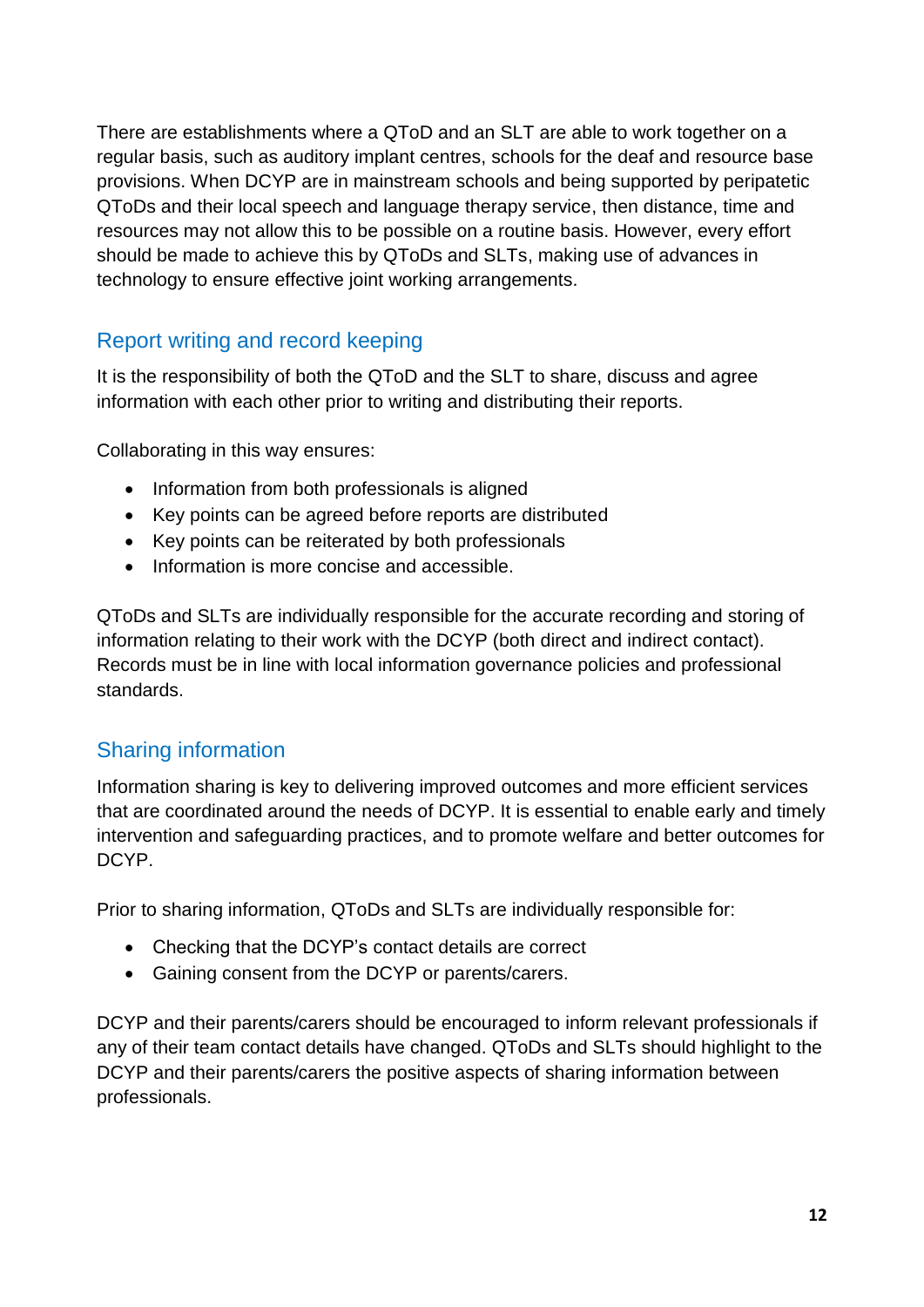With the appropriate consent, the sharing of information should involve not only QToDs and SLTs but also the whole multidisciplinary team (MDT), including the DCYP and their parents/carers. The types of information to be shared include:

- Assessment and observation results and conclusions
- Goals
- Intended outcomes
- Intervention, materials and resources
- Relevant research or changes in practice.

Relevant data protection legislation and local information-sharing protocols must be adhered to regarding information sharing.

## <span id="page-13-0"></span>**Training**

#### Training received

When relevant, it is useful for QToDs and SLTs to receive shared training. Shared training allows QToDs and SLTs to learn with, from and about each other to improve collaboration, and therefore outcomes for DCYP. The benefits of attending shared training are:

- Professional learning
- Developing a joint evidence base
- Sharing good practice
- Opportunity to discuss challenges
- Sharing skills and knowledge
- Development of services.

The importance of receiving joint training should be reflected in local protocols.

#### Training delivered by QToDs and SLTs

Both QToDs and SLTs will provide training for parents/carers of DCYP and a broad range of professionals and settings supporting the DCYP. The joint planning and delivery of training demonstrates a unified approach in achieving outcomes for DCYP, as well as creating opportunities to explore and share ideas, and for professionals to learn from one another.

It is recommended that local protocols are established in order to agree:

- The need for delivering joint training
- The content of such training
- Who delivers the training
- How training is followed up.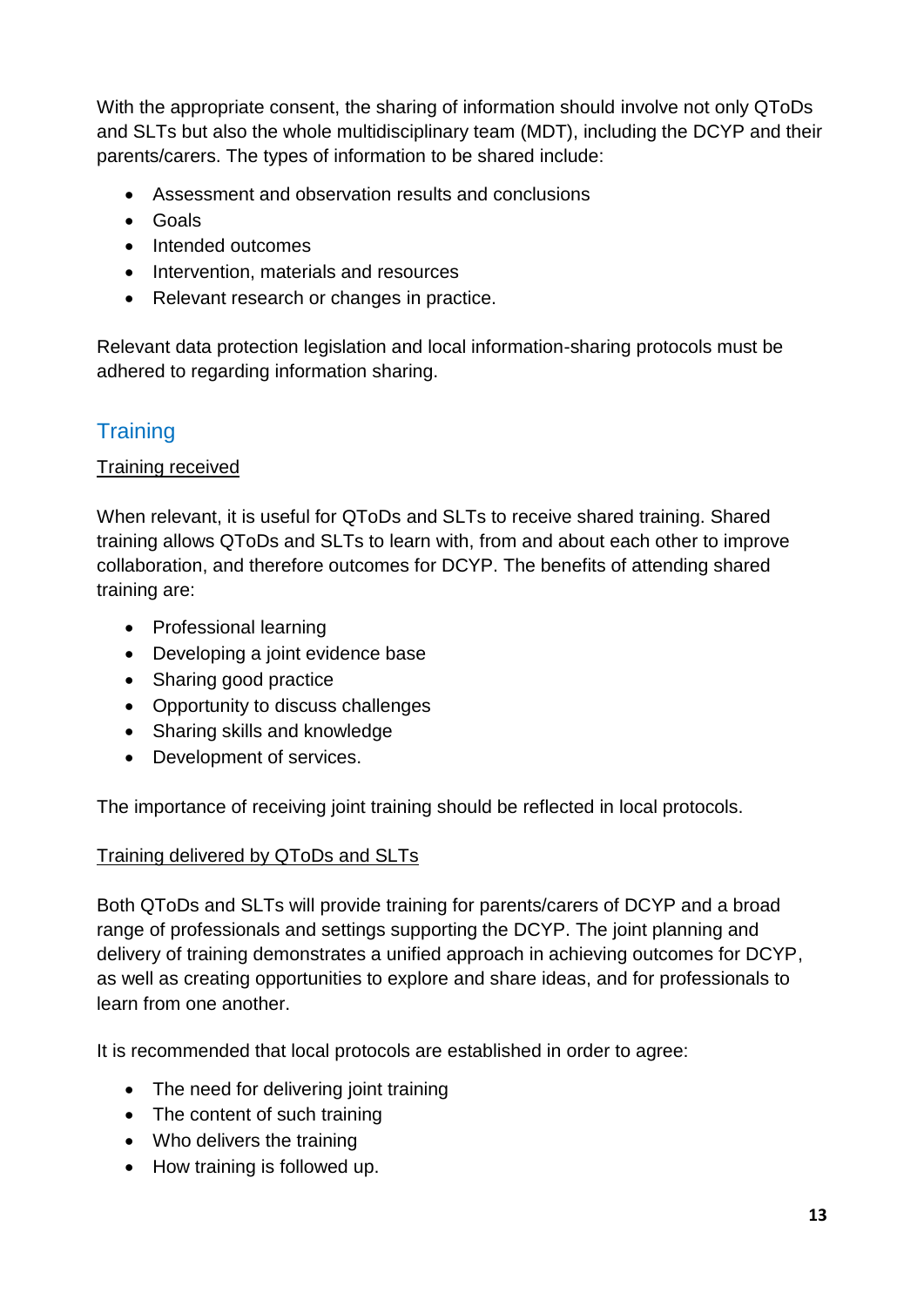#### <span id="page-14-0"></span>**3. UNDERSTANDING AND ACKNOWLEDGING SERVICE ISSUES**

#### <span id="page-14-1"></span>Integrating services at management level

It is recommended that collaboration extends to management level where both the QToD and SLT leads work together, holding regular joint meetings to:

- Ensure that collaborative protocols are written, implemented and reviewed
- Gather data about service delivery and outcomes
- Instigate and drive joint projects and research that build evidence-based practices
- Monitor and modify services to ensure effective delivery and development of services in liaison with senior managers and other professionals.

## <span id="page-14-2"></span>Patterns of service delivery

Service delivery varies from area to area and is constantly evolving. It is recommended that DCYP are seen in the environment in which professionals can effect most change, and where the best outcomes for DCYP can be achieved.

In each setting where a DCYP is known to both a QToD and an SLT, they will work collaboratively to ensure that outcomes for the DCYP are achieved. The variety of activities and services that DCYP are provided with is as follows, and is dependent on the individual need and outcome(s) that have been identified:

- Mentoring parents/carers and DCYP
- Mentoring education staff and other professionals to build capacity in settings
- Teaching and training parents/carers and education staff
- Attendance and discussion at local MDT meetings where joint decisions can be made in relation to DCYP
- Assessment and observation
- Direct teaching/intervention with the DCYP (individual, paired or group)
- Monitoring/review.

## <span id="page-14-3"></span>Audit and outcome measures

Audit is essential for quality improvement and quality assurance, as it seeks to improve outcomes for DCYP and provides an opportunity to evaluate and improve service provision.

In addition to this, QToDs and SLTs are expected to collect outcome data. This outcome data should be provided to improve services, and thereby outcomes for DCYP.

When working collaboratively, it is recommended that QToDs and SLTs complete joint audits and collect outcome and quality improvement data relating to: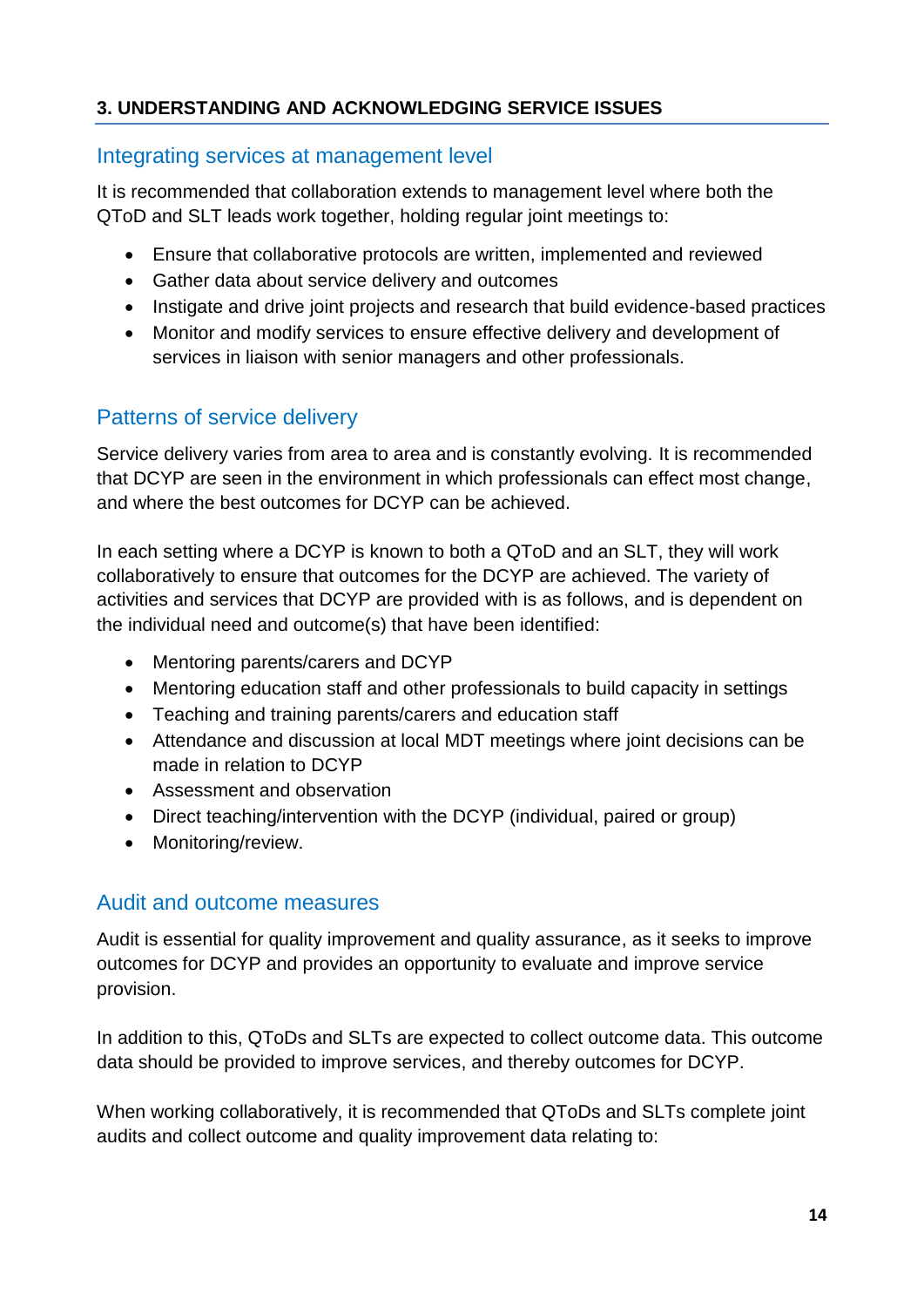- Improving outcomes for DCYP in relation to their listening, speech, language and communication skills
- Impact/effectiveness of multi-agency working
- DCYP's and parents/carers' experience and satisfaction.

This should be agreed when developing local protocols and be reviewed as appropriate.

## <span id="page-15-0"></span>Quality assurance

Collaborative working should align with national quality standards to ensure that quality collaborative working practices are maintained and updated in response to changes within either profession. For further information on relevant quality standards, refer to Appendix 3.

It is recommended that local protocols are developed and reviewed regularly to reflect changes in each service over time and to ensure that high quality collaborative working is achieved.

## <span id="page-15-1"></span>**4. WORKING WITH OTHERS**

Working as part of a multidisciplinary team can improve outcomes for DCYP and their parents/carers through timely, efficient, integrated and holistic interventions. In some areas MDT meetings are established with this in mind. The composition of MDTs is likely to vary across regions and nations but must include the DCYP and their parents/carers. MDT meetings provide a valuable forum to collaborate on multi-agency support plans and to clarify roles and responsibilities in taking actions forward. When working with colleagues from other professions, it is important that both the QToD and the SLT ensure each other's involvement where appropriate. Other professionals include audiologists, auditory implant teams, paediatricians, educational psychologists, early support workers, deaf child and adolescent mental health services, health visitors and social care professionals. Assessments, goals and reports will be shared with all relevant agencies subject to parent/carer consent being given, in line with relevant data protection legislation and local information-sharing protocols.

## <span id="page-15-2"></span>**CONCLUSION**

Collaborative working between QToDs and SLTs is essential for improving outcomes for DCYP and their parents/carers. Working in collaboration reduces duplication of work, and enhances professional working relationships and professional and personal development. Effective collaboration provides value within organisations by improving the effectiveness of the service that can be offered.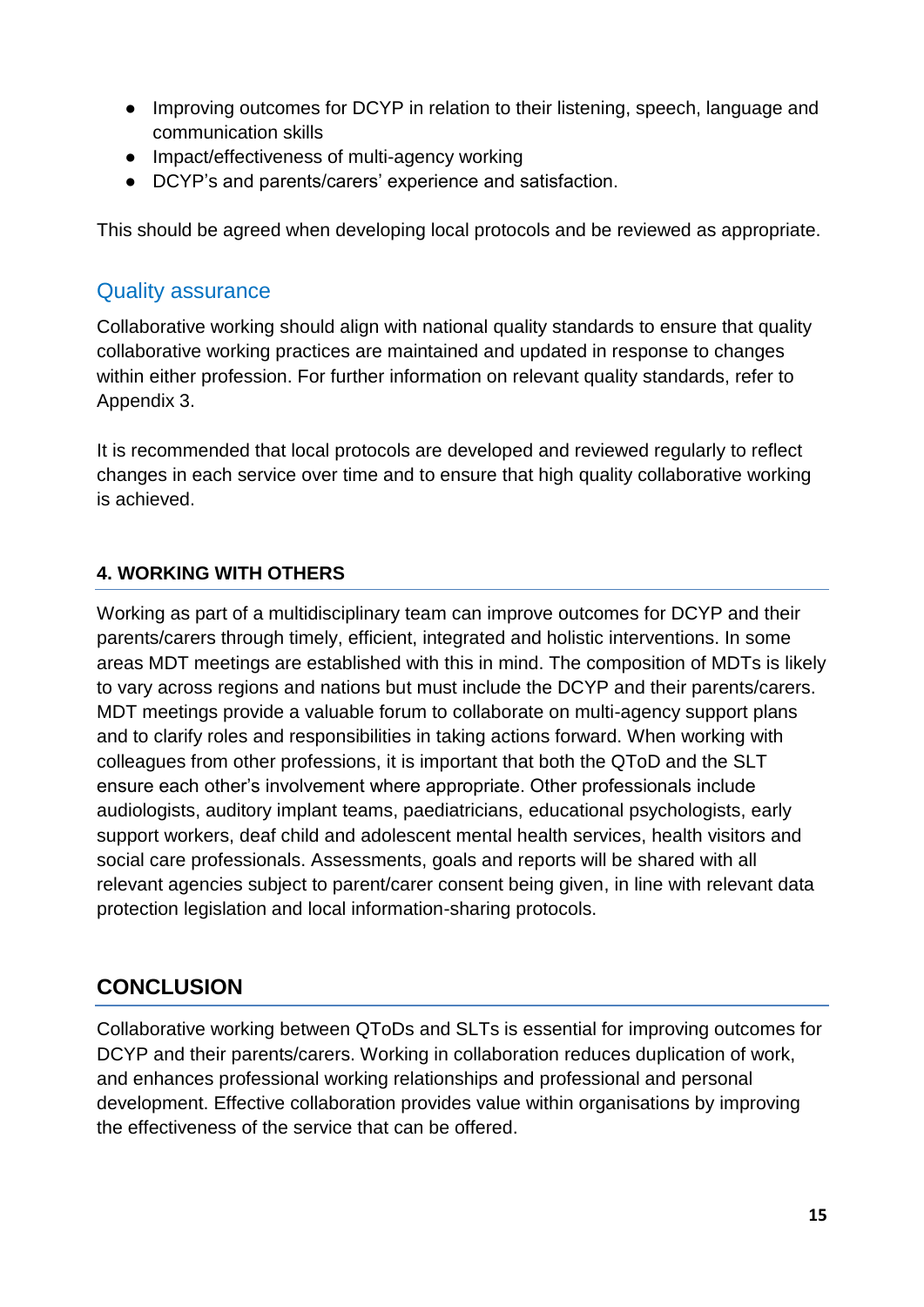## <span id="page-16-0"></span>**REFERENCES**

Bauer KL, Iyer SN, Boon RT and Fore C. 20 Ways for Classroom Teachers to Collaborate with Speech–Language Pathologists. *Intervention in School and Clinic* 2010; 45 (5), 333-337.

British Association of Teachers of the Deaf (BATOD). About BATOD Scotland. 2019. [www.batod.org.uk/about-us/about-batod-scotland.](http://www.batod.org.uk/about-us/about-batod-scotland/) Accessed 8 October 2019.

British Association of Teachers of the Deaf (BATOD). Personal CPD Log. 2019. https://www.batod.org.uk/cpd-dashboard/. Accessed 6 June 2019.

British Cochlear Implant Group (BCIG) (2017). Professional Guidelines for Rehabilitation Staff working within a Hearing Implant Programme. [www.bcig.org.uk/wp](http://www.bcig.org.uk/wp-content/uploads/2017/03/BCIG-rehab-professional-guidelines.pdf)[content/uploads/2017/03/BCIG-rehab-professional-guidelines.pdf.](http://www.bcig.org.uk/wp-content/uploads/2017/03/BCIG-rehab-professional-guidelines.pdf) Accessed 11 April 2019.

Cheminais R. *Effective Multi-Agency Partnerships: Putting Every Child Matters Into Practice.* London: Sage, 2009.

Department for Education and Department for Health. Special educational needs and disability code of practice: 0 to 25 years. 2015. [www.gov.uk/government/publications/send-code-of-practice-0-to-25.](http://www.gov.uk/government/publications/send-code-of-practice-0-to-25) Accessed 1 April 2019.

Department for Education. Specification for mandatory qualifications for specialist teachers of children and young people who are deaf. 2016. [assets.publishing.service.gov.uk/government/uploads/system/uploads/attachment\\_data/f](https://assets.publishing.service.gov.uk/government/uploads/system/uploads/attachment_data/file/699087/Specification_for_mandatory_teacher_qualifications_-_hearing_impairment.pdf) [ile/699087/Specification\\_for\\_mandatory\\_teacher\\_qualifications\\_-](https://assets.publishing.service.gov.uk/government/uploads/system/uploads/attachment_data/file/699087/Specification_for_mandatory_teacher_qualifications_-_hearing_impairment.pdf) [\\_hearing\\_impairment.pdf.](https://assets.publishing.service.gov.uk/government/uploads/system/uploads/attachment_data/file/699087/Specification_for_mandatory_teacher_qualifications_-_hearing_impairment.pdf) Accessed 24 May 2019.

Department for Education. Standard for teachers' professional development. 2016. [www.gov.uk/government/publications/standard-for-teachers-professional-development.](http://www.gov.uk/government/publications/standard-for-teachers-professional-development) Accessed 25 May 2019.

Department for Education. Qualified teacher status (QTS) information on the award of qualified teacher status (QTS) by the Department for Education. 2019. [www.gov.uk/government/collections/qualified-teacher-status-qts.](http://www.gov.uk/government/collections/qualified-teacher-status-qts) Accessed 16 October 2019.

Department of Education (Northern Ireland). New SEN Framework. 2019. [www.education-ni.gov.uk/articles/review-special-educational-needs-and-inclusion.](https://www.education-ni.gov.uk/articles/review-special-educational-needs-and-inclusion) Accessed 16 October 2019.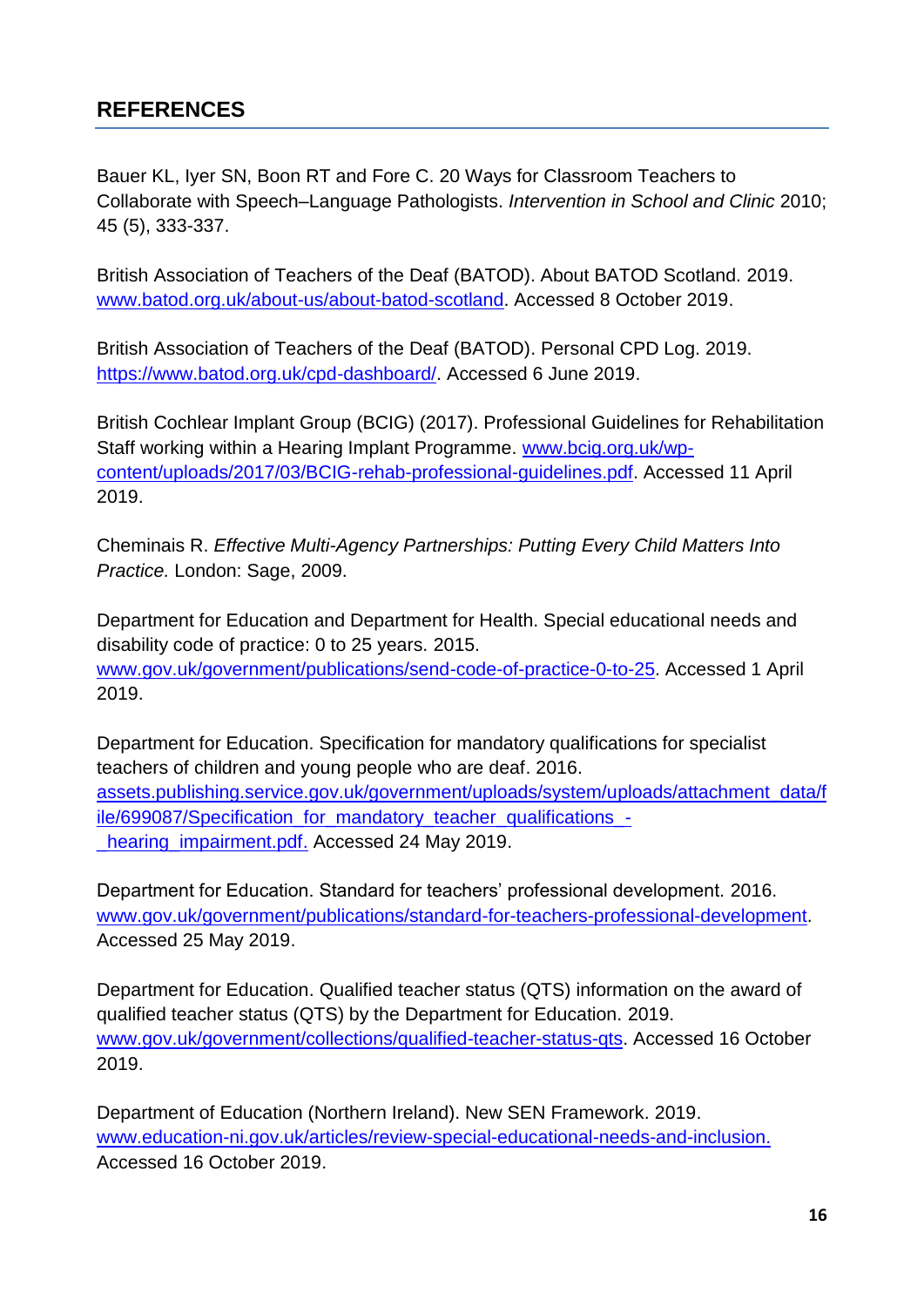Education Workforce Council. The Education Workforce Council (Main Functions) (Wales) Regulations. 2015. [www.legislation.gov.uk/wsi/2015/140/made.](http://www.legislation.gov.uk/wsi/2015/140/made) Accessed 8 October 2019.

Health and Care Professions Council (HCPC). Standards of conduct, performance and ethics. 2016. [www.hcpc-uk.org/standards/standards-of-conduct-performance-and-ethics](https://www.hcpc-uk.org/standards/standards-of-conduct-performance-and-ethics/). Accessed 29 March 2019.

Health and Care Professions Council (HCPC). Standards of proficiency. 2016. [www.hcpc-uk.org/standards/standards-of-proficiency.](http://www.hcpc-uk.org/standards/standards-of-proficiency) Accessed 29 March 2019.

McCartney E. Barriers to collaboration: An analysis of systematic barriers to collaboration between teachers and speech and language therapists. *International Journal of Language and Communication Disorders*. 1999; 34, 431.

Moeller MP, Carr G, Seaver L, Stredler-Brown A and Holzinger D. Best Practices in Family-Centred Early Intervention for Children who are Deaf or Hard of Hearing: An International Consensus Statement. *Journal of Deaf Studies and Deaf Education*. 2013; 18 (4), 429-445.

National Deaf Children's Society. Assessments of Deaf Children and Young People: For Teachers of the Deaf. 2019. [www.ndcs.org.uk/assessments.](http://www.ndcs.org.uk/assessments) Accessed 24 July 2019.

National Deaf Children's Society. Quality Standards: Early years support for children with a hearing loss 0-5 (England). 2016. [www.ndcs.org.uk/documents-and](http://www.ndcs.org.uk/documents-and-resources/quality-standards-early-years-support-for-children-with-a-hearing-loss-0-to-5-england/)[resources/quality-standards-early-years-support-for-children-with-a-hearing-loss-0-to-5](http://www.ndcs.org.uk/documents-and-resources/quality-standards-early-years-support-for-children-with-a-hearing-loss-0-to-5-england/) [england.](http://www.ndcs.org.uk/documents-and-resources/quality-standards-early-years-support-for-children-with-a-hearing-loss-0-to-5-england/) Accessed 28 May 2019.

National Sensory Impairment Partnership (NatSIP). Quality Standards for Sensory Support Services in England. 2016. [www.ndcs.org.uk/media/1874/natsip\\_quality\\_standards\\_for\\_sensory\\_support\\_services\\_i](http://www.ndcs.org.uk/media/1874/natsip_quality_standards_for_sensory_support_services_in_england_2016.pdf) [n\\_england\\_2016.pdf.](http://www.ndcs.org.uk/media/1874/natsip_quality_standards_for_sensory_support_services_in_england_2016.pdf) Accessed 28 May 2019.

Royal College of Speech and Language Therapists (RCSLT) and British Association of Teachers of the Deaf (BATOD). Collaborative Working between Speech and Language Therapists and Teachers of the Deaf. 2007. [www.rcslt.org/-/media/Project/RCSLT/2007](http://www.rcslt.org/-/media/Project/RCSLT/2007-batod-rcslt-collaborative-working-position-paper.pdf) [batod-rcslt-collaborative-working-position-paper.pdf.](http://www.rcslt.org/-/media/Project/RCSLT/2007-batod-rcslt-collaborative-working-position-paper.pdf) Accessed 11 April 2019.

Royal College of Speech and Language Therapists (RCSLT). Deafness Guidance. 2018. [www.rcslt.org/members/clinical-guidance/deafness.](http://www.rcslt.org/members/clinical-guidance/deafness) Accessed 24 July 2019.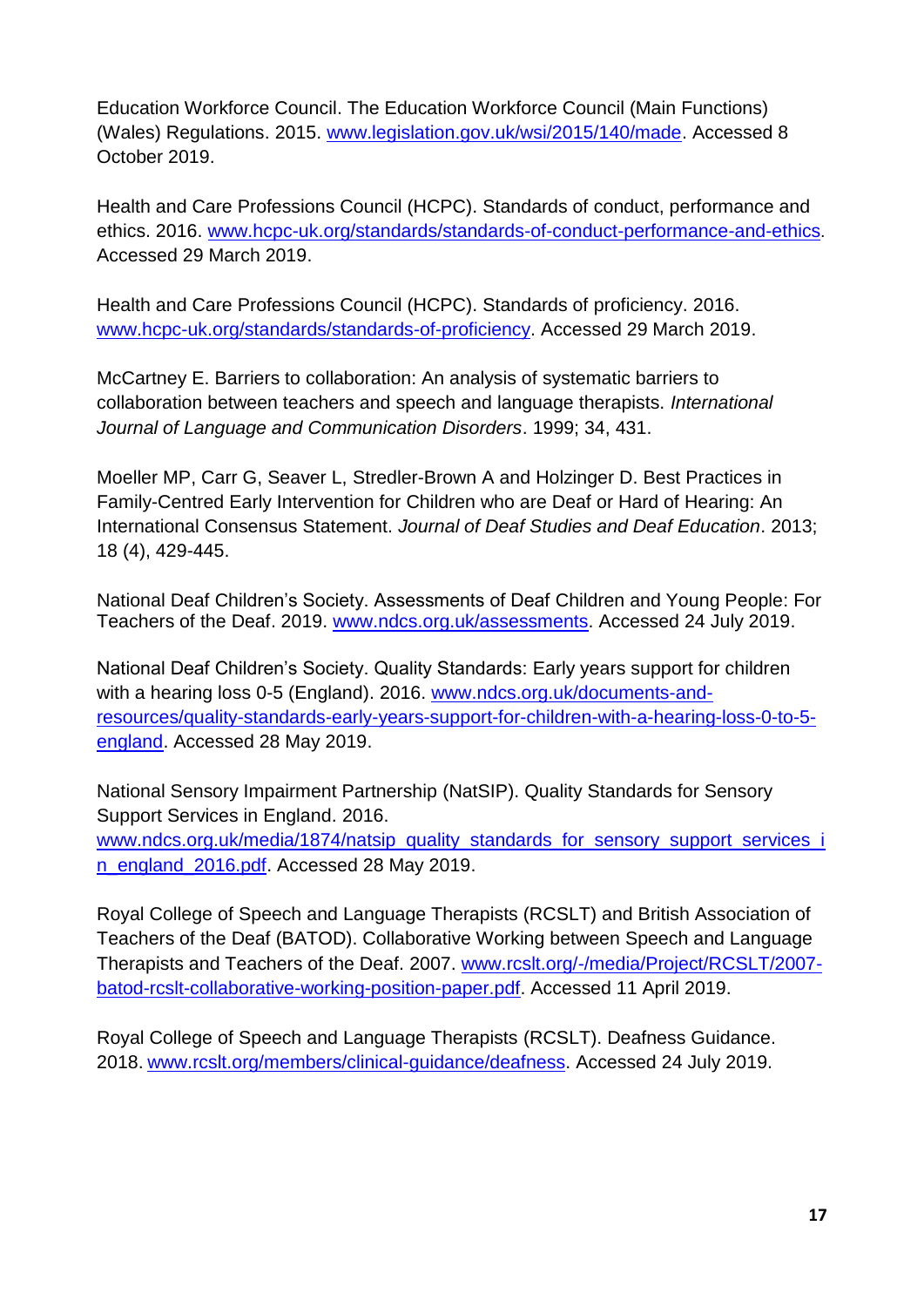Royal College of Speech and Language Therapists (RCSLT) and National Deaf Children's Society. Specialist speech and language therapist for children and young people who are deaf: Person specification. 2018.

[www.ndcs.org.uk/media/3723/specialist\\_slt\\_for\\_cyp\\_who\\_are\\_deaf\\_person\\_specificatio](http://www.ndcs.org.uk/media/3723/specialist_slt_for_cyp_who_are_deaf_person_specification_2018.pdf) [n\\_2018.pdf.](http://www.ndcs.org.uk/media/3723/specialist_slt_for_cyp_who_are_deaf_person_specification_2018.pdf) Accessed 29 March 2019.

Royal College of Speech and Language Therapists (RCSLT). Delivering Quality Services. [www.rcslt.org/members/delivering-quality-services/collaborative-working.](http://www.rcslt.org/members/delivering-quality-services/collaborative-working) Accessed 24 July 2019.

Royal College of Speech and Language Therapists (RCSLT). Membership Overview. [www.rcslt.org/about-us/membership-overview.](http://www.rcslt.org/about-us/membership-overview) Accessed 22 July 2019.

Royal College of Speech and Language Therapists (RCSLT). Collaborative Working Guidance. [www.rcslt.org/members/delivering-quality-services/collaborative](http://www.rcslt.org/members/delivering-quality-services/collaborative-working/collaborative-working-guidance)[working/collaborative-working-guidance.](http://www.rcslt.org/members/delivering-quality-services/collaborative-working/collaborative-working-guidance) Accessed 29 March 2019.

Royal College of Speech and Language Therapists (RCSLT). Specialist speech and language therapist for children and young people who have a hearing loss in Scotland: person specification. [www.rcslt.org/-/media/Project/RCSLT/slt-for-cyp-in-scotland](http://www.rcslt.org/-/media/Project/RCSLT/slt-for-cyp-in-scotland-person-spec.pdf)[person-spec.pdf.](http://www.rcslt.org/-/media/Project/RCSLT/slt-for-cyp-in-scotland-person-spec.pdf) Accessed 28 May 2019.

Scottish Government. Quality Standards for Paediatric Audiology Services. 2009. [www.gov.scot/publications/quality-standards-paediatric-audiology-services/pages/3/.](http://www.gov.scot/publications/quality-standards-paediatric-audiology-services/pages/3/) Accessed 24 July 2019.

Scottish Government. Guidance on partnership working between allied health professionals and education. 2010. [www.webarchive.org.uk/wayback/archive/20170702030050/http://www.gov.scot/Publicat](http://www.webarchive.org.uk/wayback/archive/20170702030050/http:/www.gov.scot/Publications/2010/05/27095736/0) [ions/2010/05/27095736/0.](http://www.webarchive.org.uk/wayback/archive/20170702030050/http:/www.gov.scot/Publications/2010/05/27095736/0) Accessed 28 May 2019.

Scottish Government. Ready to Act – A transformational plan for children and young people, their parents, carers and families who require support from allied health professionals (AHPs). 2016. [www.gov.scot/publications/ready-act-transformational-plan](http://www.gov.scot/publications/ready-act-transformational-plan-children-young-people-parents-carers-families/)[children-young-people-parents-carers-families.](http://www.gov.scot/publications/ready-act-transformational-plan-children-young-people-parents-carers-families/) Accessed 28 May 2019.

Scottish Government. Additional support for learning: statutory guidance. 2017. [www.gov.scot/publications/supporting-childrens-learning-statutory-guidance-education](http://www.gov.scot/publications/supporting-childrens-learning-statutory-guidance-education-additional-support-learning-scotland/)[additional-support-learning-scotland.](http://www.gov.scot/publications/supporting-childrens-learning-statutory-guidance-education-additional-support-learning-scotland/) Accessed 8 April 2019.

Scottish Government. Getting it right for every child (GIRFEC). 2018. www.gov.scot/policies/girfec. Accessed 28 May 2019.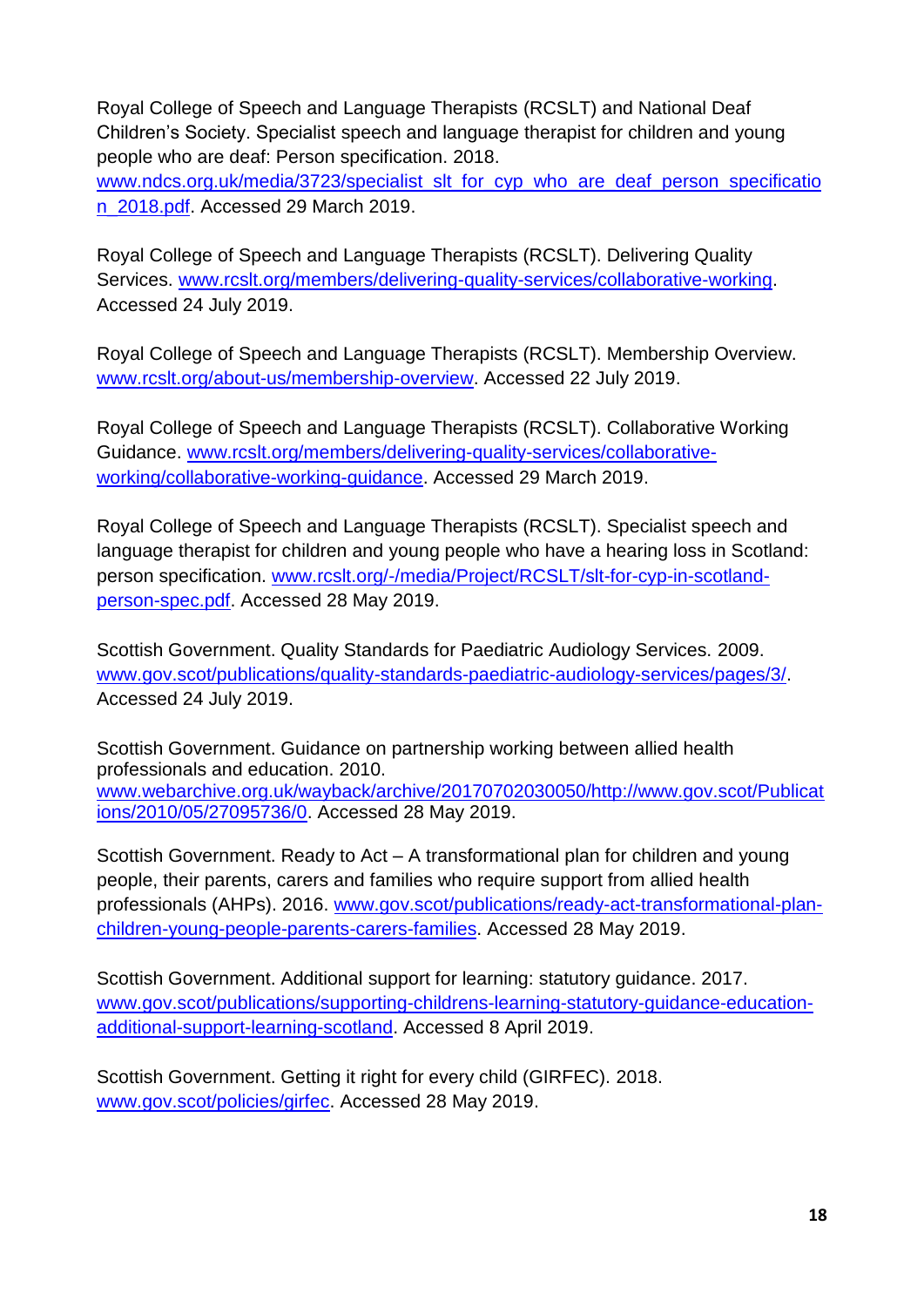The General Teaching Council for Scotland. Professional Update. <https://www.gtcs.org.uk/professional-update/professional-update.aspx> . Accessed 24 July 2019.

United Kingdom Government. Equality Act. 2010. [www.legislation.gov.uk/ukpga/2010/15/contents.](http://www.legislation.gov.uk/ukpga/2010/15/contents) Accessed 28 May 2019.

United Kingdom Government. Children and Families Act. 2014. [www.legislation.gov.uk/ukpga/2014/6/contents/enacted.](http://www.legislation.gov.uk/ukpga/2014/6/contents/enacted) Accessed 28 May 2019.

United Nations. Convention on the Rights of Persons with Disabilities. 2006. [https://www.un.org/development/desa/disabilities/convention-on-the-rights-of-persons](https://www.un.org/development/desa/disabilities/convention-on-the-rights-of-persons-with-disabilities.html)[with-disabilities.html.](https://www.un.org/development/desa/disabilities/convention-on-the-rights-of-persons-with-disabilities.html) Accessed 5 April 2019.

Welsh Government. Quality standards for children's hearing services. 2016. [https://gov.wales/quality-standards-childrens-hearing-services-2016-whc201647.](https://gov.wales/quality-standards-childrens-hearing-services-2016-whc201647) Accessed 24 July 2019.

Welsh Government. Draft additional learning needs Code. 2018. [gov.wales/draft](https://gov.wales/draft-additional-learning-needs-code)[additional-learning-needs-code.](https://gov.wales/draft-additional-learning-needs-code) Accessed 16 October 2019.

World Health Organization. WHO global strategy on people-centred and integrated health services: Interim report. 2015.

[apps.who.int/iris/bitstream/handle/10665/155002/WHO\\_HIS\\_SDS\\_2015.6\\_eng.pdf;jsess](https://apps.who.int/iris/bitstream/handle/10665/155002/WHO_HIS_SDS_2015.6_eng.pdf;jsessionid=EDF4F083BCC3DA40BA3268A6225EC9B9?sequence=1) [ionid=EDF4F083BCC3DA40BA3268A6225EC9B9?sequence=1.](https://apps.who.int/iris/bitstream/handle/10665/155002/WHO_HIS_SDS_2015.6_eng.pdf;jsessionid=EDF4F083BCC3DA40BA3268A6225EC9B9?sequence=1) Accessed 20 May 2019.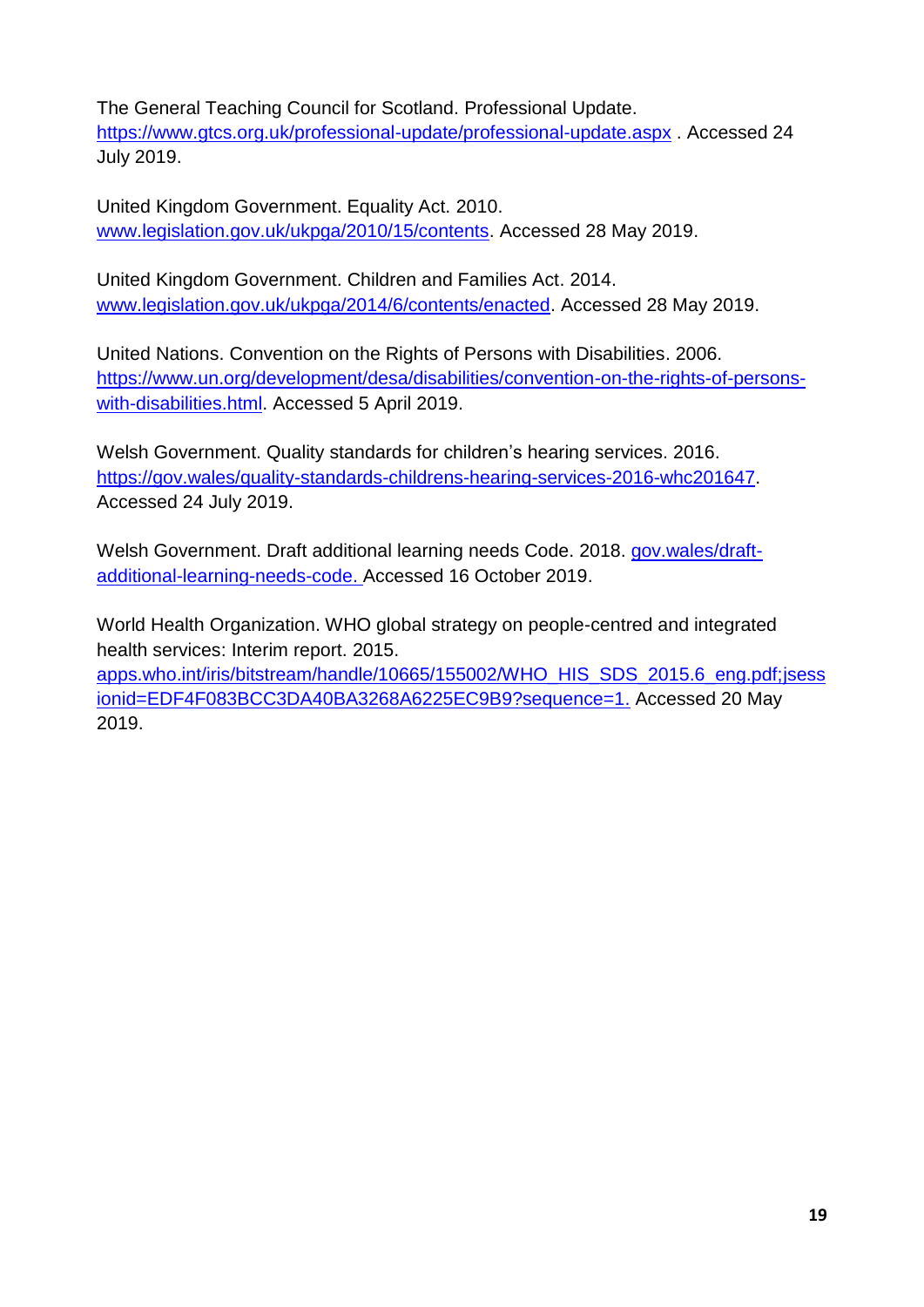## <span id="page-20-0"></span>**APPENDIX 1**

For readers who are interested in legislation and guidance, as well as exploring the subject of collaboration in more depth, please refer to the reading list below:

- Additional Support for Learning (ASL): Statutory Guidance 2017
- Best Practices in Family-Centred Early Intervention for Children who are Deaf or Hard of Hearing: An International Consensus Statement (2013)
- Children and Families Act (2014)
- Convention on the Rights of Persons with Disabilities (2006)
- Department for Education (2016). Specification for mandatory qualifications for specialist teachers of children and young people who are deaf
- Draft Additional Learning Needs (ALN) Code (2018)
- Equality Act (2010)
- Getting it right for every child (GIRFEC)
- Guidance on partnership working between allied health professions and education (2010)
- Ready to Act (2016). A transformational plan for children and young people, their parents, carers and families who require support from allied health professionals (AHPs)
- RCSLT Collaborative Working Guidance
- RCSLT Deafness Guidance
- RCSLT Delivering Quality Services
- Special Educational Needs and Disability (SEND) Code of Practice (2015)
- Special Educational Needs and Disability (SEND) Act (2016)
- 20 Ways for Classroom Teachers to Collaborate with Speech-Language Pathologists (2010)

Full references can be found in the reference section of this guidance document.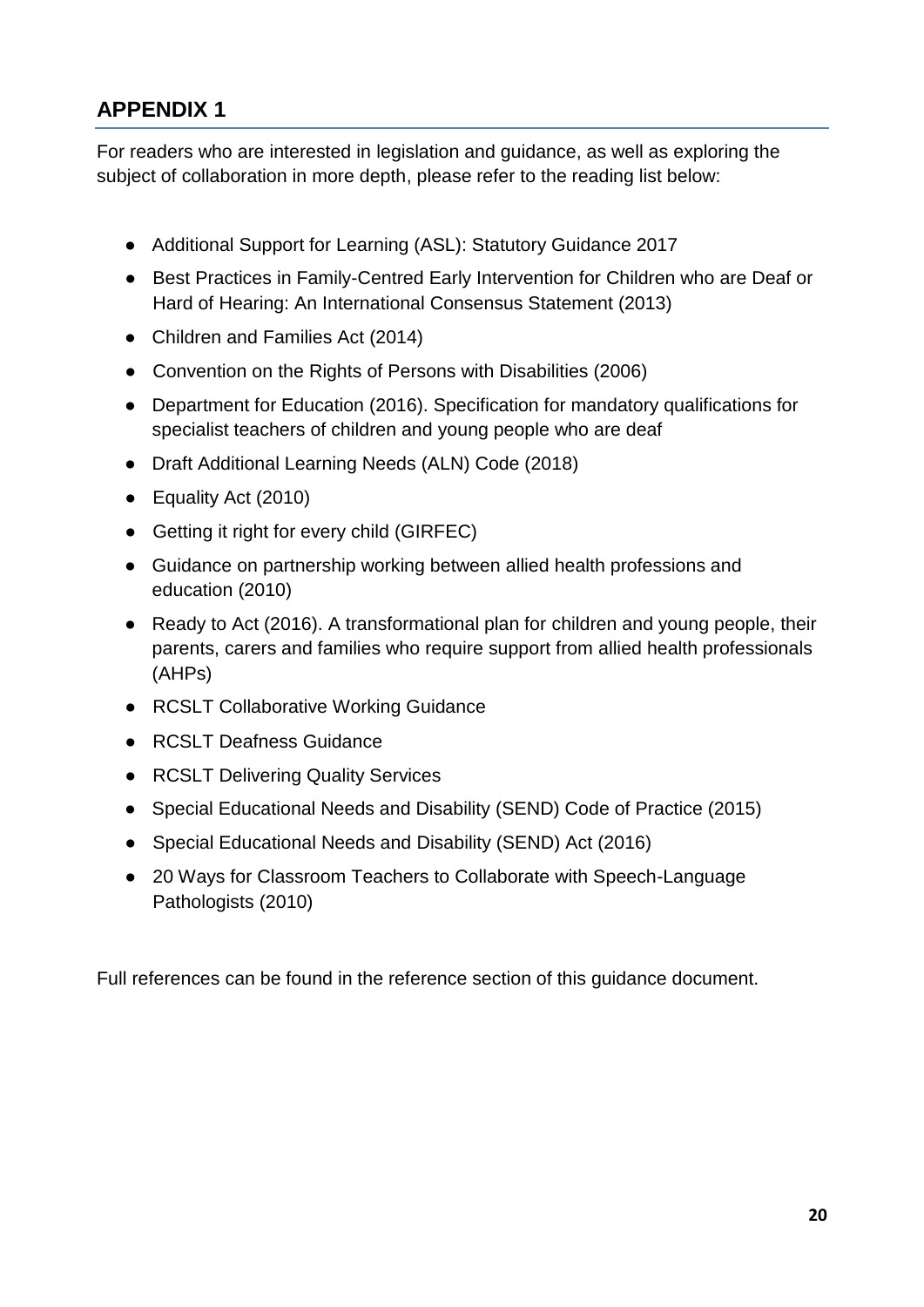## <span id="page-21-0"></span>**APPENDIX 2**

## <span id="page-21-1"></span>**i) Establishing roles and responsibilities – template**

A Word version of this template is available as a separate document.

**Child's name: DoB:**

**Date of document: Chronological age:**

**Date for review of document:**

| Meet the team                  |             |                        |
|--------------------------------|-------------|------------------------|
| <b>Name</b>                    | <b>Role</b> | <b>Contact details</b> |
|                                |             |                        |
|                                |             |                        |
| <b>ADD MORE ROWS AS NEEDED</b> |             |                        |

| <b>Roles and responsibilities</b> |                |                             |
|-----------------------------------|----------------|-----------------------------|
| <b>Outcome</b>                    | Who will lead? | <b>Who will</b><br>support? |
| <b>Assessment</b>                 |                |                             |
|                                   |                |                             |
| <b>ADD MORE ROWS AS NEEDED</b>    |                |                             |
| <b>Family support</b>             |                |                             |
|                                   |                |                             |
| <b>ADD MORE ROWS AS NEEDED</b>    |                |                             |
| Intervention/advice               |                |                             |
|                                   |                |                             |
| <b>ADD MORE ROWS AS NEEDED</b>    |                |                             |
| <b>Other</b>                      |                |                             |
|                                   |                |                             |
| <b>ADD MORE ROWS AS NEEDED</b>    |                |                             |

 $\overline{\phantom{0}}$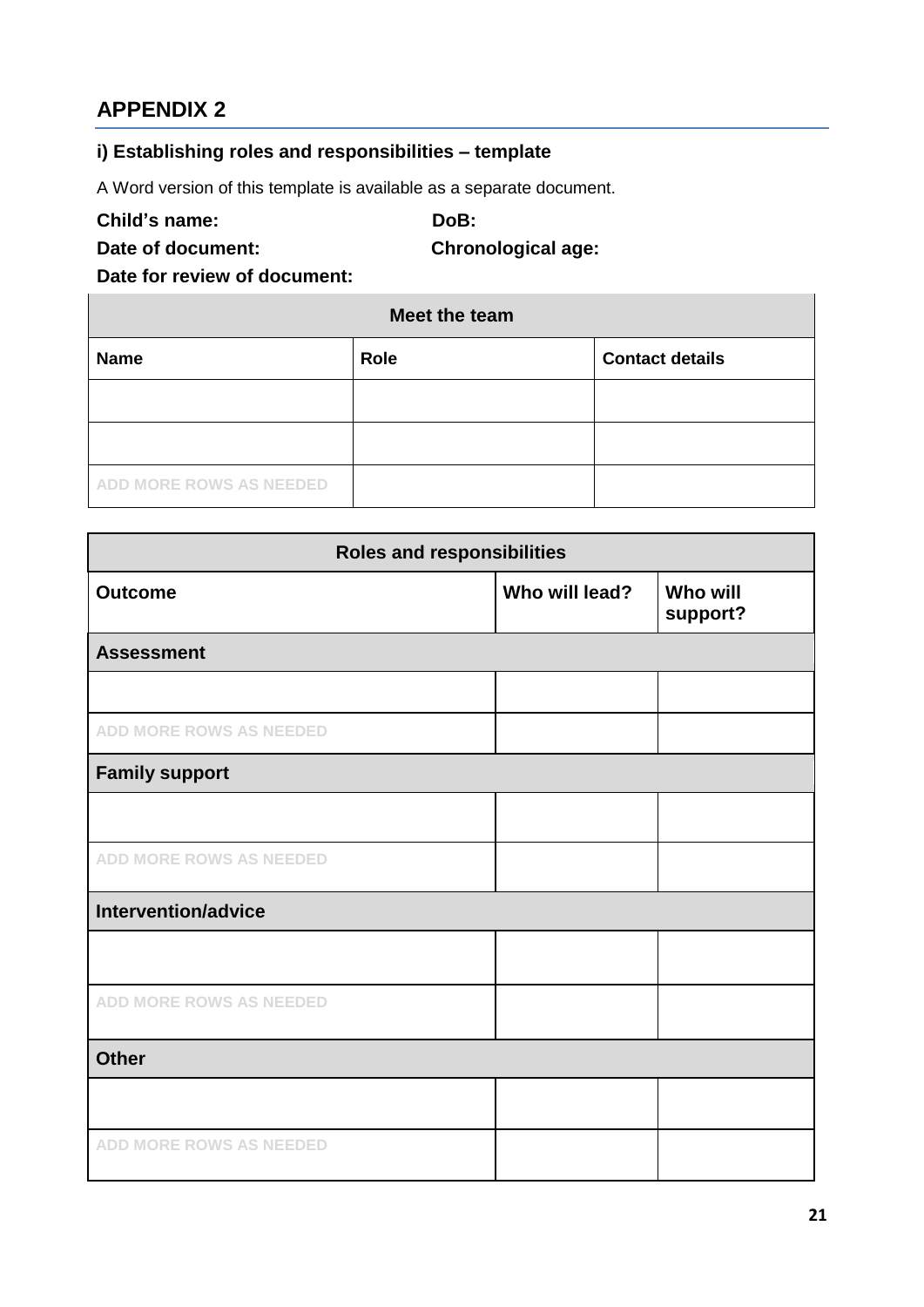#### <span id="page-22-0"></span>**ii) Establishing roles and responsibilities – worked example**

**Child's name:** A **DoB:** 20/12/12

**Date of document:** 30/5/19 **Chronological age:** 6 years, 5 months

**Date for review of document:** 10/9/19

| Meet the team |                                      |                        |
|---------------|--------------------------------------|------------------------|
| <b>Name</b>   | Role                                 | <b>Contact details</b> |
| Α             | Child                                |                        |
| Mr and Mrs A  | Parent                               |                        |
|               | Class Teacher (CT)                   |                        |
|               | Learning Support Assistant (LSA)     |                        |
|               | Qualified Teacher of the Deaf (QToD) |                        |
|               | Speech and Language Therapist (SLT)  |                        |
|               | Head Teacher (HT)                    |                        |

| <b>Roles and responsibilities</b>                                                                                                                                                                |                        |                                      |
|--------------------------------------------------------------------------------------------------------------------------------------------------------------------------------------------------|------------------------|--------------------------------------|
| <b>Outcome</b>                                                                                                                                                                                   | Who will<br>lead?      | Who will<br>support?                 |
| <b>Assessment</b>                                                                                                                                                                                |                        |                                      |
| Professionals involved will have a detailed knowledge and understanding of child A's<br>level of functional communication and what they are able to achieve given a certain<br>level of support. | QToD and<br><b>SLT</b> | QToD and<br>SLT, parents,<br>CT, LSA |
| <b>Family support</b>                                                                                                                                                                            |                        |                                      |
| Child A's parents will attend a MDT meeting at school once per term to agree his<br>future goals and predicted outcomes                                                                          | $HT^*$                 | CT, LSA,<br>QToD, SLT                |
| Intervention/advice                                                                                                                                                                              |                        |                                      |
| Child A will be able to follow 4 word level instructions containing:<br>everyday vocabulary<br>a)<br>topic based vocabulary<br>b)<br>in different listening environments with 80% accuracy.      | <b>SLT</b>             | Parents.<br>QToD, CT,<br><b>LSA</b>  |
| Using pre and post teaching, child A will understand, retain and use 10 new topic<br>based words per week.                                                                                       | QToD                   | Parents, CT,<br>LSA, SLT             |
| Using a core vocabulary approach, Child A will make his best productions of 10 topic<br>based words per week.                                                                                    | <b>SLT</b>             | Parents, CT,<br><b>LSA</b>           |
| <b>Other</b>                                                                                                                                                                                     |                        |                                      |
| Child A will be able to independently and consistently alert adults in school/at home<br>when his hearing aids are not working.                                                                  | QToD                   | QToD,<br>parents, SLT,<br>CT, LSA    |
| Child A will respond to listening checks with his radio aid and alert staff when he<br>finds it difficult to hear.                                                                               | QToD                   | QToD, SLT,<br>CT, LSA                |

\*where other professionals are involved, they would need to agree who takes the lead